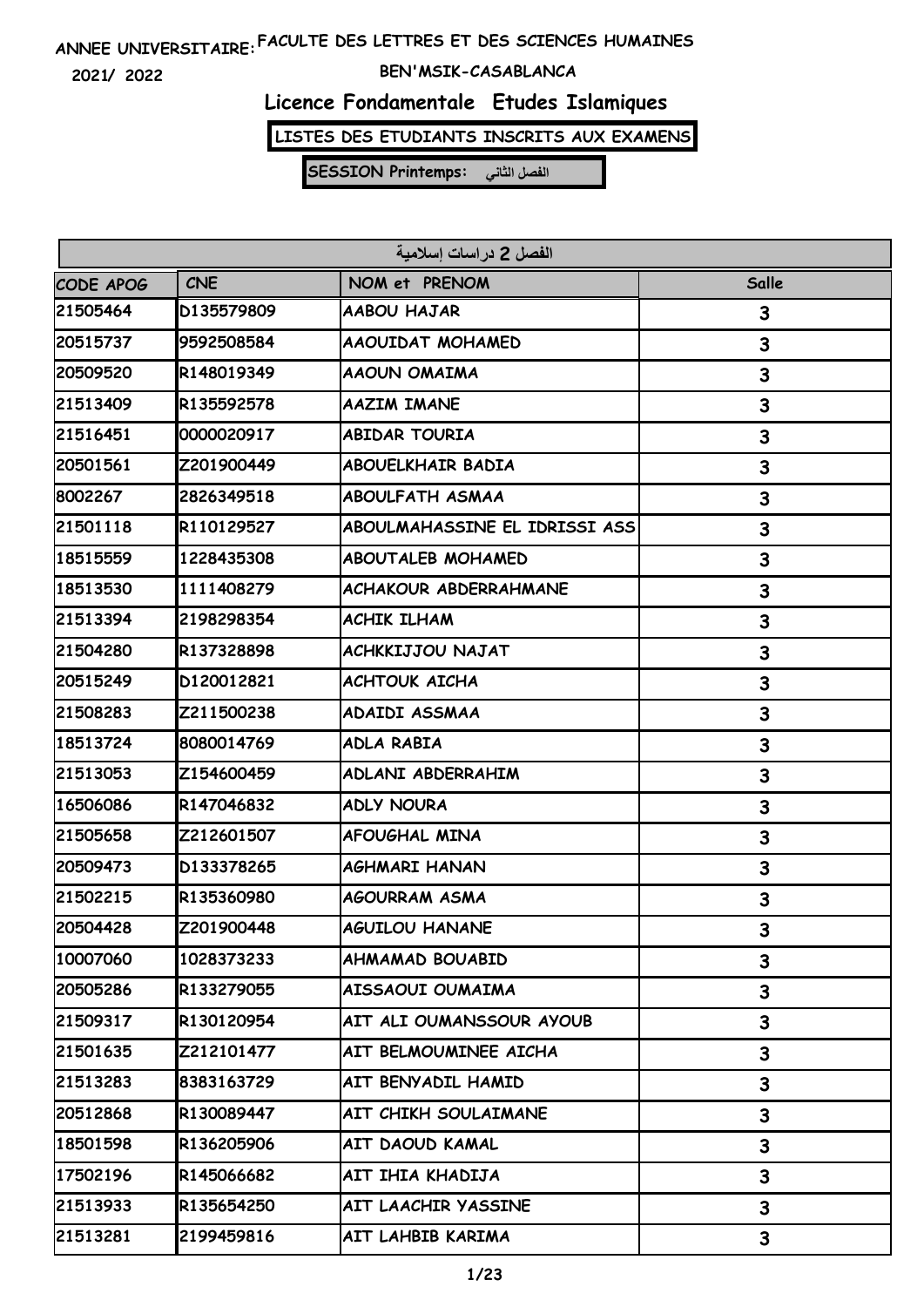**2021/ 2022**

### **BEN'MSIK-CASABLANCA**

### **Licence Fondamentale Etudes Islamiques**

**LISTES DES ETUDIANTS INSCRITS AUX EXAMENS**

| الفصل 2 در اسات اسلامية |            |                          |              |
|-------------------------|------------|--------------------------|--------------|
| <b>CODE APOG</b>        | <b>CNE</b> | NOM et PRENOM            | <b>Salle</b> |
| 19501642                | D137378340 | <b>AIT MAMOUN SAMIRA</b> | 3            |
| 21505760                | Z214600017 | AIT MESSAOUD BELAID      | 3            |
| 21505847                | Z214600016 | AIT MESSAOUD HAFID       | 3            |
| 9005572                 | 2927415115 | AIT MOHA KHADIJA         | 3            |
| 21514798                | 2199456202 | AIT OUHAMMA RKIA         | 3            |
| 19512850                | D133378321 | AIT ROUAN ASMAA          | 3            |
| 18506938                | R146111121 | <b>AITABI HAFSA</b>      | 3            |
| 21508272                | F137223129 | <b>AITBENALI KHAOULA</b> | 3            |
| 20514431                | R133232231 | AITIKAJBI WISSAL         | 3            |
| 21515993                | Z181700612 | AITSAID ABDERRAZZAK      | 23           |
| 21514020                | 2199464729 | AJAOUA AMINA             | 23           |
| 18507992                | Z188400014 | <b>AJJOUNI FATIMA</b>    | 23           |
| 21514516                | 1412027993 | <b>AKROUR SOUAAD</b>     | 23           |
| 17511624                | 1129329160 | ALIOUI MOUAD             | 23           |
| 21504364                | Z212101548 | <b>ALLALI MBARK</b>      | 23           |
| 20516962                | D148058374 | <b>AMDA KAOUTAR</b>      | 23           |
| 20513274                | D131378149 | <b>AMGHAR MARWAN</b>     | 23           |
| 21513285                | 2825015244 | AMIRI EL HASSANIA        | 23           |
| 17507053                | R130087827 | <b>AMRACH NADIA</b>      | 23           |
| 21501688                | Z211900256 | <b>AMZIL HAYAT</b>       | 23           |
| 17507122                | R137861835 | ANDAHMOU MOAD            | 23           |
| 9006926                 | 8787450724 | ANEJOUI ABDERRAHIM       | 23           |
| 21514619                | 1028348789 | <b>AOUZAL MARYAM</b>     | 23           |
| 20502289                | R142104979 | ASRAOUI HAJAR            | 23           |
| 20503235                | Z204900216 | ASSYAD HAJAR             | 23           |
| 6038572                 | 2624468701 | <b>ATANANE FATIMA</b>    | 23           |
| 19507415                | R135780756 | ATARI FATIMAEZZAHRA      | 23           |
| 6013718                 | 2624426523 | ATIFI MOUAD              | 23           |
| 14513581                | 1027401395 | <b>ATIKI REDOUANE</b>    | 23           |
| 16505828                | R139941082 | ATTOUBI SOUKAINA         | 23           |
| 17503870                | R147038210 | <b>ATTOUCHI ASMAE</b>    | 23           |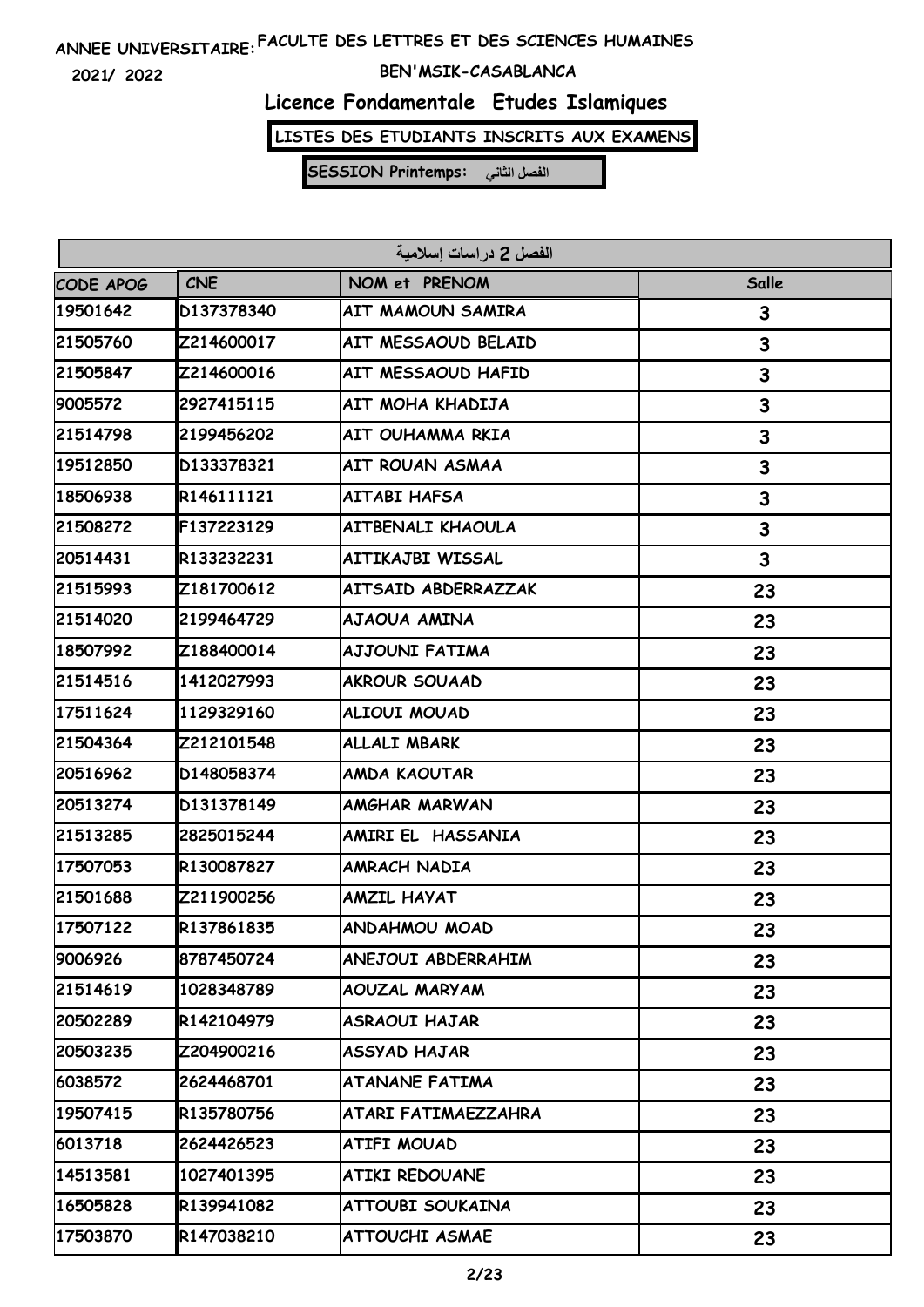**2021/ 2022**

### **BEN'MSIK-CASABLANCA**

### **Licence Fondamentale Etudes Islamiques**

**LISTES DES ETUDIANTS INSCRITS AUX EXAMENS**

| الفصل 2 در اسات اسلامية |            |                            |       |
|-------------------------|------------|----------------------------|-------|
| CODE APOG               | <b>CNE</b> | NOM et PRENOM              | Salle |
| 21501131                | Z211900607 | AYOUB LAILA                | 23    |
| 21505450                | F131240411 | <b>AZIZ FATIMA</b>         | 23    |
| 6110667                 | 2624430195 | AZOUD KHADIJA              | 23    |
| 20506869                | R131545581 | <b>BAALLA MARIAM</b>       | 23    |
| 21505642                | Z214600428 | <b>BABA CHIKH FATIMA</b>   | 23    |
| 21504607                | R130847120 | <b>BACHAR ANASS</b>        | 23    |
| 20517895                | R130628009 | <b>BADDI KHADIJA</b>       | 23    |
| 11006810                | 1128347518 | <b>BAGHZALI HAMZA</b>      | 23    |
| 15500210                | 1513332098 | <b>BAHADI SALWA</b>        | 23    |
| 21519148                | 9997401118 | <b>BAHAR YOUSSEF</b>       | 23    |
| 21505593                | D132246539 | <b>BAHDI SAMIR</b>         | 23    |
| 20501863                | R120098188 | <b>BAHOUS FATIMAZAHRA</b>  | 23    |
| 21504449                | R137597919 | <b>BAHTI HAJAR</b>         | 23    |
| 21502312                | Z212001263 | <b>BAICH BRAHIM</b>        | 23    |
| 19513439                | R131934834 | <b>BAIOUMY EL HOUSSINE</b> | 23    |
| 21505574                | Z212000004 | <b>BAJY MUSTAPHA</b>       | 23    |
| 21513952                | 1210711847 | <b>BAKKARI NAJOUA</b>      | 23    |
| 21503786                | Z214600146 | <b>BALALI TAHAR</b>        | 23    |
| 3026191                 | 2320452187 | <b>BALHOUSSE SAID</b>      | 25    |
| 20504511                | R135224322 | <b>BAMMAD FOUZIA</b>       | 25    |
| 21501062                | R139673927 | <b>BANKAR NEZHA</b>        | 25    |
| 9000549                 | 2825336815 | <b>BANOUR SALMA</b>        | 25    |
| 21501658                | R142019230 | <b>BAREA IKRAME</b>        | 25    |
| 21502534                | Z212000531 | <b>BARKI MALIKA</b>        | 25    |
| 18513543                | R130006815 | <b>BARRI ANASS</b>         | 25    |
| 21514040                | 8484364719 | <b>BARTALI AICHA</b>       | 25    |
| 20502608                | R135635868 | <b>BASKI OUSSAMA</b>       | 25    |
| 18514286                | R135437196 | <b>BATE ZINEB</b>          | 25    |
| 16509221                | 9492295536 | BEL CHGAR ALI              | 25    |
| 21508343                | R136300701 | <b>BELAAOUI IMANE</b>      | 25    |
| 20505105                | Z205502042 | <b>BELACHKAR HOUDA</b>     | 25    |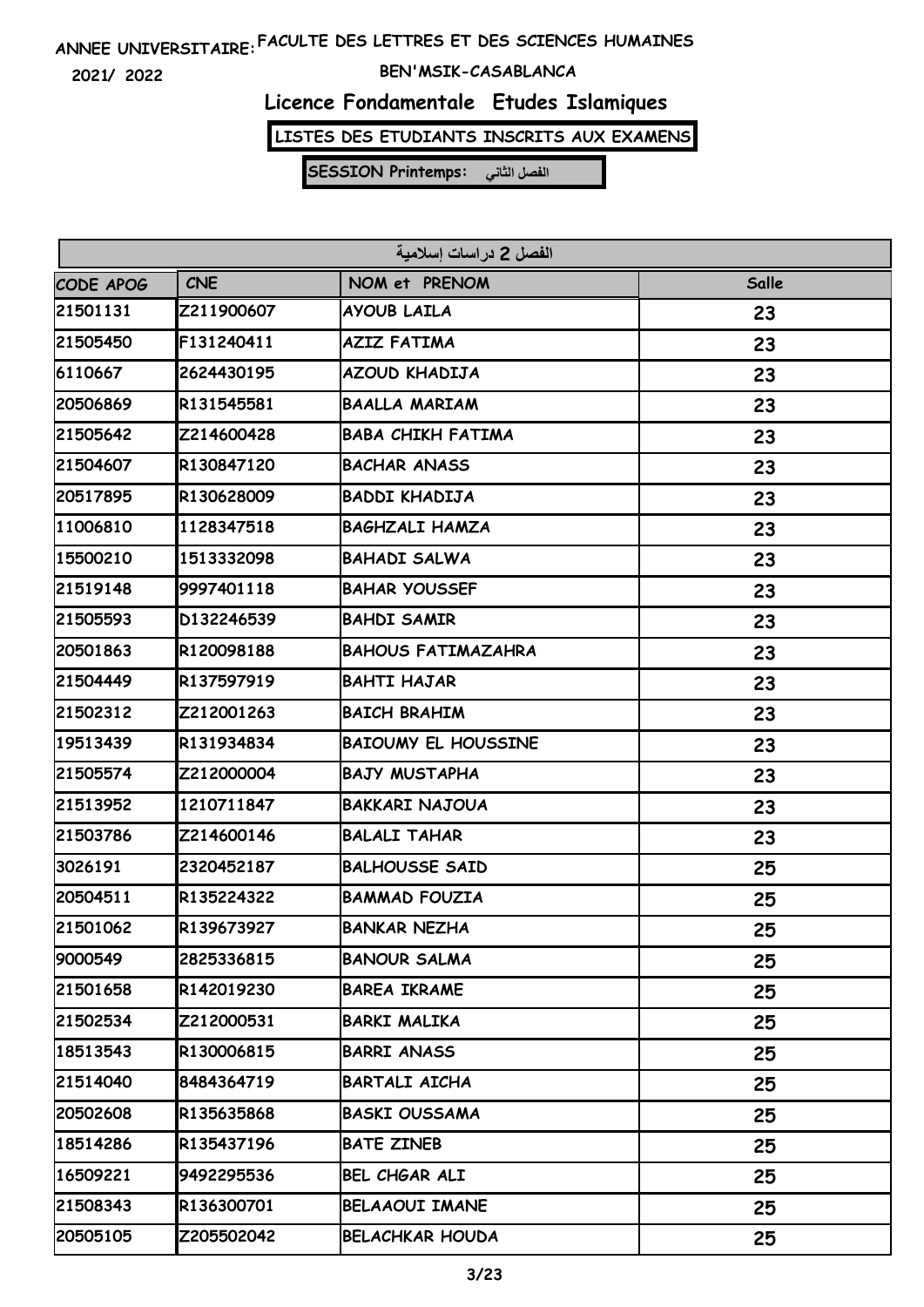**2021/ 2022**

### **BEN'MSIK-CASABLANCA**

### **Licence Fondamentale Etudes Islamiques**

**LISTES DES ETUDIANTS INSCRITS AUX EXAMENS**

| الفصل 2 دراسات إسلامية |            |                                |       |
|------------------------|------------|--------------------------------|-------|
| CODE APOG              | <b>CNE</b> | NOM et PRENOM                  | Salle |
| 21513284               | 2098370364 | <b>BELCAID AMRIA</b>           | 25    |
| 20514895               | K137318925 | BELFAQIR KHADIJA               | 25    |
| 21513388               | 8181004820 | <b>BELHABIB NAIMA</b>          | 25    |
| 21501541               | Z214600113 | <b>BELHARCHI YOUSSEF</b>       | 25    |
| 20515091               | R134260988 | <b>BEN ELATIK FATIMA-ZAHRA</b> | 25    |
| 20508806               | Z201600214 | <b>BEN ELHIRECHE AOUATIF</b>   | 25    |
| 21519894               | 2097448216 | <b>BEN GHAZOUANI HICHAM</b>    | 25    |
| 20511863               | Z207200316 | <b>BEN MENNAH MALIKA</b>       | 25    |
| 19510654               | R130698809 | <b>BEN MOUSA ASMAA</b>         | 25    |
| 20512204               | R130781686 | <b>BENAICHA AYOUB</b>          | 25    |
| 17505325               | R132905279 | <b>BENALHIANE AMAL</b>         | 25    |
| 21512306               | Z212001090 | <b>BENBELKHEIR SAMIR</b>       | 25    |
| 13005571               | 1311375948 | BENDABBA FATIMA-EZZAHRA        | 25    |
| 21504775               | Z214600214 | <b>BENDAOUAD SAMIHA</b>        | 25    |
| 21501545               | Z214600039 | <b>BENFATIH MOHAMED</b>        | 25    |
| 20507146               | Z204900188 | <b>BENHALLOUM KHALID</b>       | 25    |
| 21506076               | R146105003 | <b>BENHARROUZ ABDELHAKIM</b>   | 25    |
| 12006807               | 1026348737 | <b>BENHMAMA SOUFIANE</b>       | 25    |
| 19504635               | Z192101366 | <b>BENJAAFAR ZINEB</b>         | 25    |
| 21505379               | R136893814 | <b>BENJAOUAD HASNAA</b>        | 25    |
| 21505654               | Z212100812 | <b>BENJEBLI HATIM</b>          | 25    |
| 21505943               | F130023469 | <b>BENJOUAD KHAOULA</b>        | 25    |
| 19506622               | R138867615 | <b>BENKACEM MERYEM</b>         | 25    |
| 19510674               | R137594366 | <b>BENLAGRAINI KAWTAR</b>      | 25    |
| 21513967               | 9303026510 | <b>BENLATTAR MOURAD</b>        | 25    |
| 21515996               | Z181700744 | <b>BENSAID AMINE</b>           | 25    |
| 20516953               | J149042994 | BENTOZER SIHAM                 | 25    |
| 21501016               | R136298889 | <b>BERKHDOU MERYEM</b>         | 27    |
| 21503851               | R130114866 | BERRAD ASMAA                   | 27    |
| 17511364               | R131437074 | <b>BESSAR SOUKAINA</b>         | 27    |
| 21513911               | 1229361753 | <b>BIARE ELMEHDI</b>           | 27    |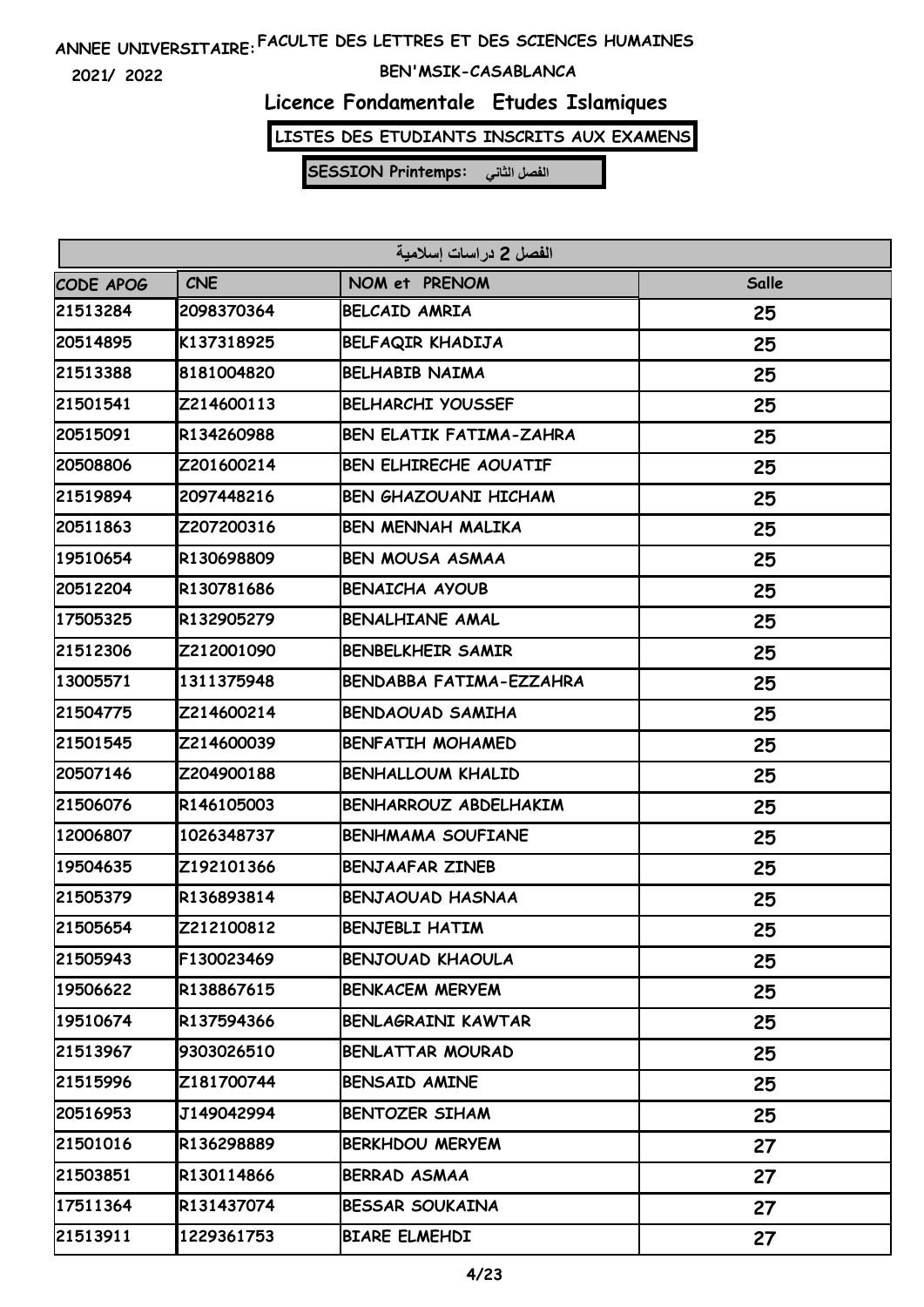**2021/ 2022**

#### **BEN'MSIK-CASABLANCA**

### **Licence Fondamentale Etudes Islamiques**

**LISTES DES ETUDIANTS INSCRITS AUX EXAMENS**

| الفصل 2 دراسات إسلامية |            |                           |       |
|------------------------|------------|---------------------------|-------|
| CODE APOG              | <b>CNE</b> | NOM et PRENOM             | Salle |
| 20505201               | Z202100297 | <b>BIHI FATIMA ZAHRA</b>  | 27    |
| 21514248               | P140046331 | <b>BNIICH YOUSSRA</b>     | 27    |
| 20504919               | R135366995 | <b>BOUASRIA MERIEM</b>    | 27    |
| 19513082               | R136521122 | <b>BOUAZZIOUI YOUSSEF</b> | 27    |
| 21522718               | 9896239584 | <b>BOUBAROUD MERIYEM</b>  | 27    |
| 20505825               | F146035425 | <b>BOUCETTA MOUSSA</b>    | 27    |
| 19513382               | R135476370 | <b>BOUCHAIB LOUBNA</b>    | 27    |
| 21516440               | 9391346268 | <b>BOUCHBAAT MOHAMED</b>  | 27    |
| 21515550               | 2299463148 | <b>BOUDALLAA ADIL</b>     | 27    |
| 20503899               | K139212838 | <b>BOUDDOUNIT MANAL</b>   | 27    |
| 21502837               | M131212265 | <b>BOUDINAR AMAL</b>      | 27    |
| 21504669               | Z214600190 | <b>BOUDINAR NAJAT</b>     | 27    |
| 21506705               | R132661922 | <b>BOUGHABA BOUCHRA</b>   | 27    |
| 19500846               | R142104895 | <b>BOUGHLOUL WAFAA</b>    | 27    |
| 21504653               | R100085948 | <b>BOUH NADA</b>          | 27    |
| 21506015               | Z214600263 | <b>BOUHDOU KHADIJA</b>    | 27    |
| 21515932               | 2523455066 | <b>BOUHSSINE SAID</b>     | 27    |
| 21501626               | Z214600338 | <b>BOUIGANZI MERIEM</b>   | 27    |
| 21504339               | Z212100167 | <b>BOUJBARI ESSAADIA</b>  | 27    |
| 20503400               | R137349229 | <b>BOUJNAH AICHA</b>      | 27    |
| 20515066               | R134843250 | <b>BOUJNAH DALILA</b>     | 27    |
| 18506803               | R137436879 | <b>BOUJNAH MERIEM</b>     | 27    |
| 19502326               | R133782204 | <b>BOUKHABZA SAMIA</b>    | 27    |
| 21515325               | 1313405970 | <b>BOUKHARI IBRAHIM</b>   | 27    |
| 13011937               | 1027416661 | <b>BOUKHOUIMA YOUNESS</b> | 27    |
| 21513473               | 9492132062 | <b>BOUMAHDI FATIMA</b>    | 27    |
| 20503997               | R130054081 | <b>BOUMAZIANE IKRAM</b>   | 27    |
| 18507807               | R139699575 | <b>BOUMENDIL CHAIMA</b>   | 27    |
| 21500879               | R139293250 | <b>BOUMHA MOUNIA</b>      | 27    |
| 4060024                | 2422407536 | <b>BOUMLEK KAWTAR</b>     | 27    |
| 21515501               | Z211500410 | <b>BOUNAIM FIRDOUS</b>    | 27    |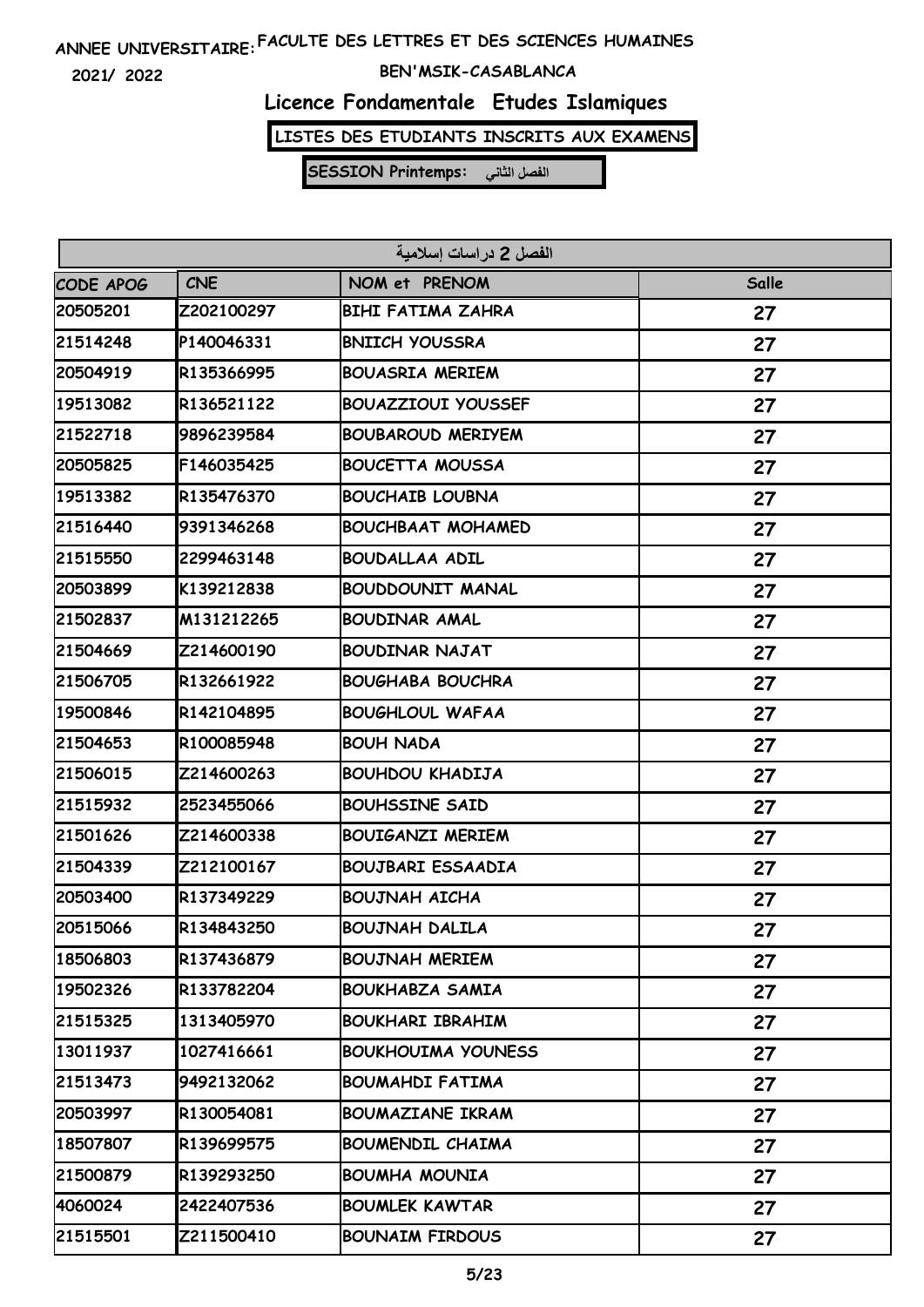**2021/ 2022**

### **BEN'MSIK-CASABLANCA**

# **Licence Fondamentale Etudes Islamiques**

**LISTES DES ETUDIANTS INSCRITS AUX EXAMENS**

| الفصل 2 دراسات إسلامية |            |                             |       |
|------------------------|------------|-----------------------------|-------|
| CODE APOG              | <b>CNE</b> | NOM et PRENOM               | Salle |
| 21515470               | Z211500440 | <b>BOUNAIM TAOUBA</b>       | 27    |
| 21515511               | Z211500409 | <b>BOUNAIM ZINEB</b>        | 27    |
| 21512673               | R136503634 | <b>BOURHISS FATIHA</b>      | 27    |
| 19500947               | R130019317 | <b>BOUSSIF FATIMA-ZAHRA</b> | 27    |
| 20515049               | 9997456284 | <b>BOUTAIR NAJMA</b>        | 27    |
| 20504810               | R130094816 | <b>BOUTASS MERYEM</b>       | 28    |
| 19501265               | R132642562 | <b>BOUTZOUGA SALMA</b>      | 28    |
| 19514966               | R130025860 | <b>BOUZARWAL ASMAE</b>      | 28    |
| 21517060               | R131631266 | <b>BRAITAL CHAIMAA</b>      | 28    |
| 21513648               | 2098453708 | <b>BRIJA SIHAM</b>          | 28    |
| 21507102               | R139397664 | <b>BZIOU HASNA</b>          | 28    |
| 21515945               | 9997399066 | CAIDI ABDELTIF              | 28    |
| 17507835               | R130131911 | <b>CHABIH FATIMA</b>        | 28    |
| 20512804               | Z201900034 | <b>CHADILI IBRAHIM</b>      | 28    |
| 21516338               | F134211079 | CHAFIFI ELMEHDI             | 28    |
| 21508329               | R133002409 | CHAFKI MOHAMED              | 28    |
| 18516512               | R147083033 | CHAHID ADNANE               | 28    |
| 21513446               | R131688958 | CHAHIR AMINA                | 28    |
| 21503935               | Z212000227 | <b>CHAHLAOUI MERIEM</b>     | 28    |
| 20510003               | R139406186 | <b>CHAIBI IBTISSAM</b>      | 28    |
| 21500840               | Z212100639 | CHAJRAOUI HAKIMA            | 28    |
| 21502851               | R139291837 | CHAKIR FATIMAEZZAHRAA       | 28    |
| 19502191               | R138639388 | <b>CHAKOUB SAHAR</b>        | 28    |
| 12009782               | 1228352769 | CHARIFI EL IDRISSI KHADIJA  | 28    |
| 16506030               | R138778960 | CHEGDANE SARA               | 28    |
| 21505597               | R131539451 | CHEJJAR REDA                | 28    |
| 21516353               | 2523409030 | CHIBANE MOUNIA              | 28    |
| 21507222               | R139439085 | CHIHAB MERIEM               | 28    |
| 10003639               | 1028434602 | CHIRAJ HANANE               | 28    |
| 20505068               | R135226646 | <b>CHKOUR YOUSSEF</b>       | 28    |
| 21501673               | Z211500497 | CHOKHMAN ACHRAF             | 28    |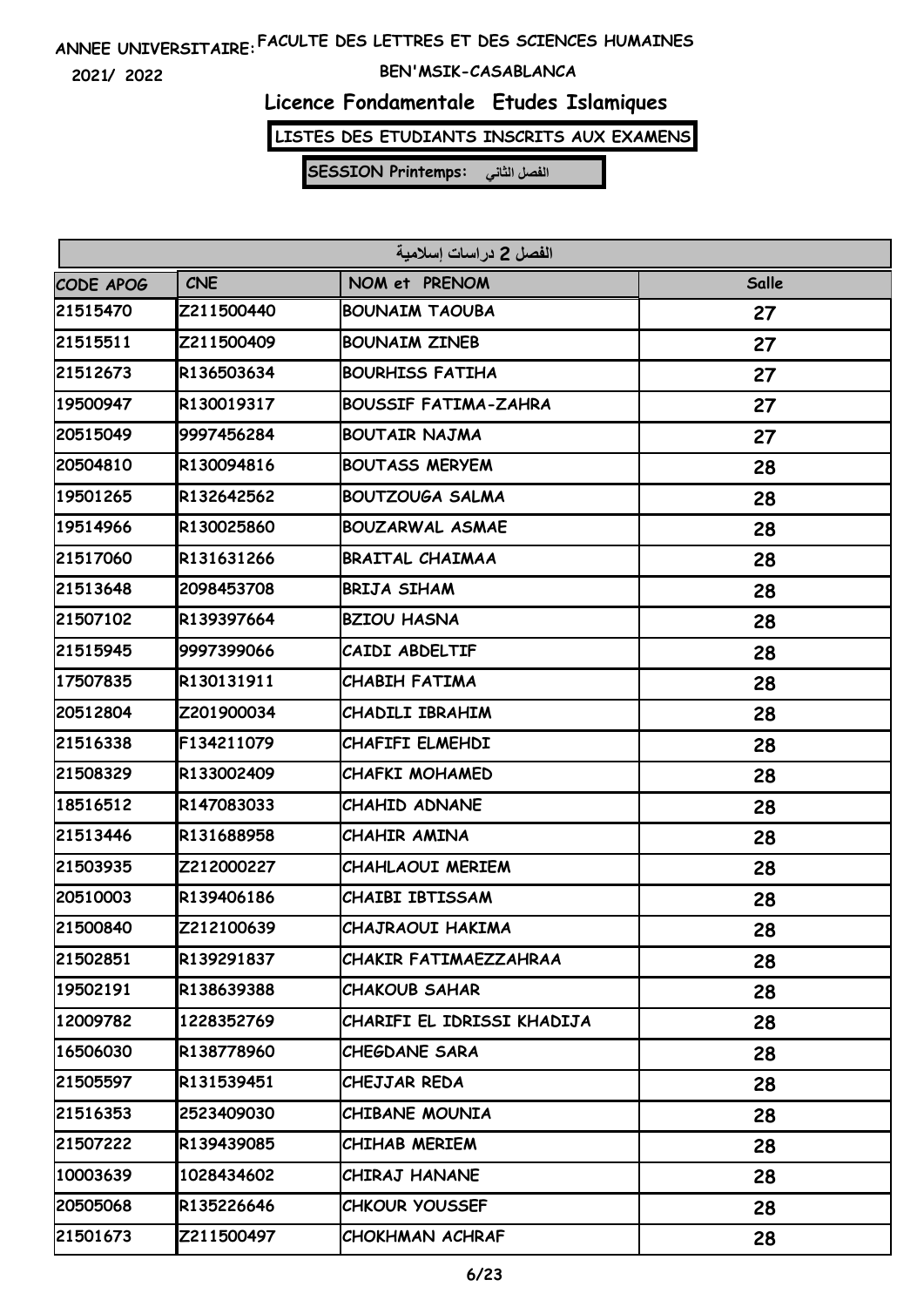**2021/ 2022**

#### **BEN'MSIK-CASABLANCA**

# **Licence Fondamentale Etudes Islamiques**

**LISTES DES ETUDIANTS INSCRITS AUX EXAMENS**

| الفصل 2 در اسات اسلامية |            |                           |       |
|-------------------------|------------|---------------------------|-------|
| CODE APOG               | <b>CNE</b> | NOM et PRENOM             | Salle |
| 3020120                 | 2220394638 | <b>CHOUHAB GHIZLANE</b>   | 28    |
| 21504236                | R137322503 | CHOUKHAR AMINA            | 28    |
| 19502371                | R132286603 | DAHBI ABDELLAH            | 28    |
| 18514431                | R133522412 | <b>DAHBI YOUSSEF</b>      | 28    |
| 11002379                | 1129414967 | DAHMI SOUKAINA            | 28    |
| 21502286                | R132213972 | <b>DAIF HAFSA</b>         | 28    |
| 21513809                | 9292914908 | DARKAOUI MOSTAFA          | 28    |
| 21515969                | M137218065 | <b>DARTAAM IMANE</b>      | 28    |
| 21505712                | Z214900001 | <b>DERHMAIN AICHA</b>     | 28    |
| 21503525                | R100031473 | DHAIN SALMA               | 28    |
| 21503533                | R100031472 | <b>DHAIN SARA</b>         | 28    |
| 18514525                | 1128351188 | DIAF AYOUB                | 28    |
| 19511159                | K135237798 | DILHI ASMAA               | 28    |
| 21502801                | R135429529 | <b>DIRAH FATIMA-ZAHRA</b> | 28    |
| 21513798                | 2121500091 | DOUIDI SAADIA             | 28    |
| 21503624                | R135257496 | <b>DRIOUCH NOUHAILA</b>   | 28    |
| 18512718                | 9693458511 | ECHABI ABDERRAZAK         | 28    |
| 21515553                | 9593381845 | ECHAHBI ABDELADIM         | 28    |
| 21502443                | R130093902 | EDDOUYEK SOUKAINA         | 28    |
| 20503189                | Z204900226 | EJ JNAYNI ZAHRA           | 28    |
| 21519118                | 1229775040 | EJJAAOUANI TARIK          | 28    |
| 18513416                | S134055893 | EL GHAOUI HAFSSA          | 28    |
| 20515292                | F132238602 | EL HADDAJI WIJDANE        | 28    |
| 21513274                | Z155702520 | EL INANI SAID             | 28    |
| 15507906                | 1512401279 | EL AAMIERE AMAL           | 28    |
| 21515990                | R130090733 | EL AMIRI MOHAMED AMINE    | 28    |
| 21507643                | Z217600698 | EL AOUAM SAMIR            | 28    |
| 19500749                | R131286512 | EL ATNAOUI NOUHAILA       | 28    |
| 20505303                | R136345628 | EL ATTARI MOURAD          | 28    |
| 21502808                | R141066139 | EL AZHARI CHAIMAA         | 28    |
| 21514019                | L133096298 | EL AZHARY SAMIRA          | 28    |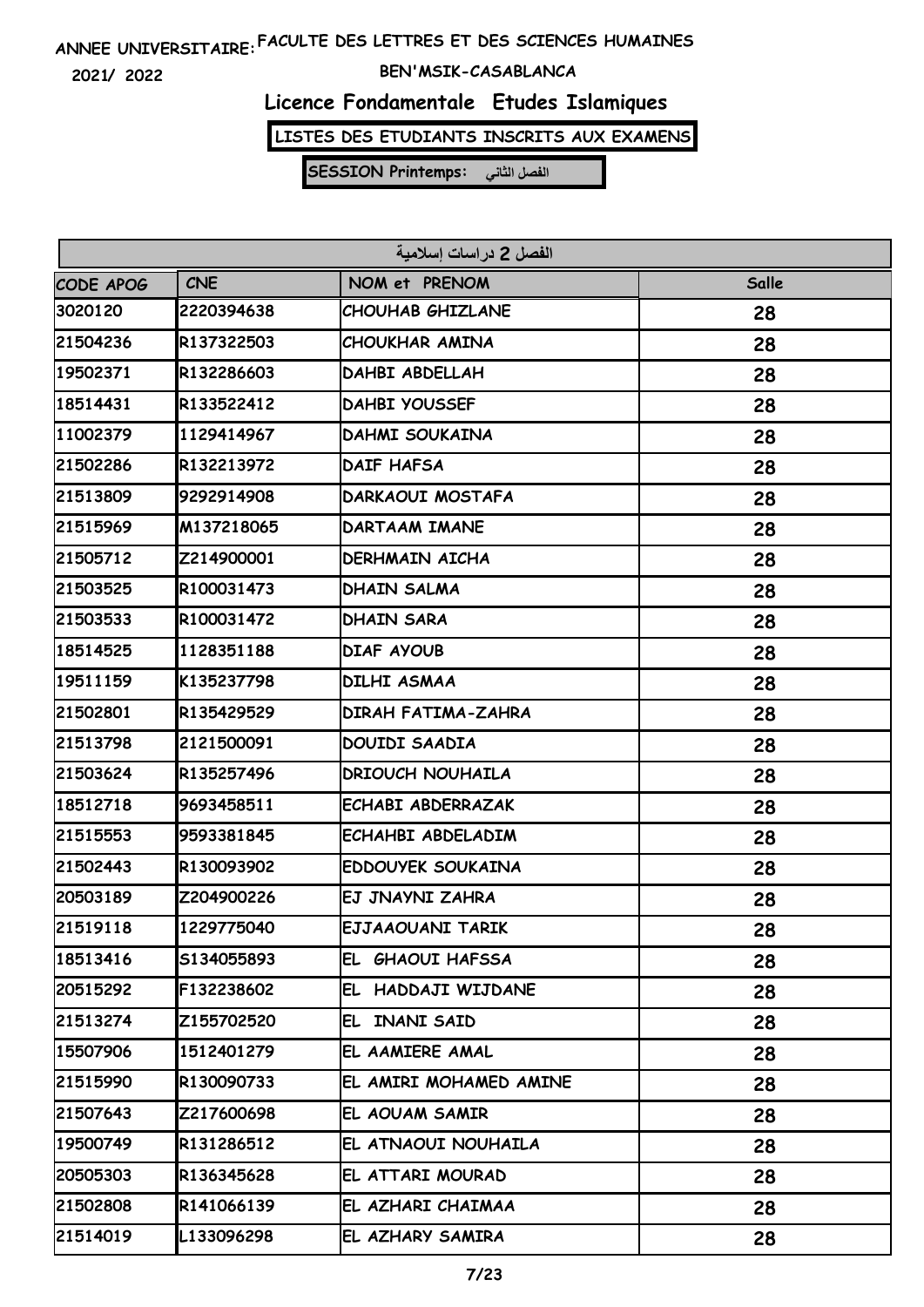**2021/ 2022**

### **BEN'MSIK-CASABLANCA**

# **Licence Fondamentale Etudes Islamiques**

**LISTES DES ETUDIANTS INSCRITS AUX EXAMENS**

| الفصل 2 در اسات اسلامية |            |                           |       |
|-------------------------|------------|---------------------------|-------|
| <b>CODE APOG</b>        | <b>CNE</b> | NOM et PRENOM             | Salle |
| 21516475                | N134044055 | EL AZHARY SOUKAINA        | 28    |
| 21502219                | Z214600232 | EL BACHARI SAMIRA         | 28    |
| 9005570                 | 2098370401 | EL BACHIRI SIHAM          | 28    |
| 18500602                | R139685828 | EL BAHRI FATIMA EZZAHRAE  | 28    |
| 20516079                | R130049545 | EL BAKKALY ANWAR          | 28    |
| 21503869                | Z212000465 | EL BALLAJ KHADIJA         | 28    |
| 20509966                | N146030031 | EL BANANE SOUKAYNA        | 28    |
| 21509867                | R136874586 | EL BARMAKI ZINEB          | 28    |
| 20507985                | R130299601 | EL BAROUDI FATNA          | 28    |
| 20504063                | Z201500266 | EL BIHI KHADIJA           | 28    |
| 21502012                | Z212000249 | EL BIHI NAIMA             | 28    |
| 21512338                | D137766172 | EL BOUNI AMYN             | 28    |
| 15509469                | 1513373147 | EL FEKRI AICHA            | 28    |
| 21504760                | K134191511 | EL FERJANY OUSSAMA        | 29    |
| 21505203                | Z212000705 | EL GUERRAB AZIZA          | 29    |
| 21501334                | Z211900233 | EL HABIB MERYEM           | 29    |
| 21507578                | Z212000438 | EL HAFIFI HIND            | 29    |
| 21513927                | 8484411619 | EL HAMDI BRAHIM           | 29    |
| 20515727                | Z202100329 | EL HANY ABDESSAMAD        | 29    |
| 16502203                | R146092821 | EL HARDI IMANE            | 29    |
| 14505034                | 1414415563 | EL HOUMANI KARIMA         | 29    |
| 21507061                | R132322457 | EL HOUR AYA               | 29    |
| 21516471                | 9291490275 | EL IDRISSI MOUAFIQ HABIBA | 29    |
| 19508562                | R133310875 | EL JAOUHARY DOHA          | 29    |
| 20511378                | Z201900215 | EL JOUNAIDI SOUFIANE      | 29    |
| 19500355                | R100099552 | EL KHADIRI KAWTAR         | 29    |
| 19505914                | Z191900196 | EL KHADIRI MOHAMMED       | 29    |
| 5101001                 | 2523449755 | EL KHAIALI YOUNESS        | 29    |
| 21514017                | 9694455708 | EL KHAWA FATIMA           | 29    |
| 9000834                 | 2926344523 | EL MAHRATI ASMAA          | 29    |
| 11006404                | 1129383195 | EL MAKHLOUFY SMAIL        | 29    |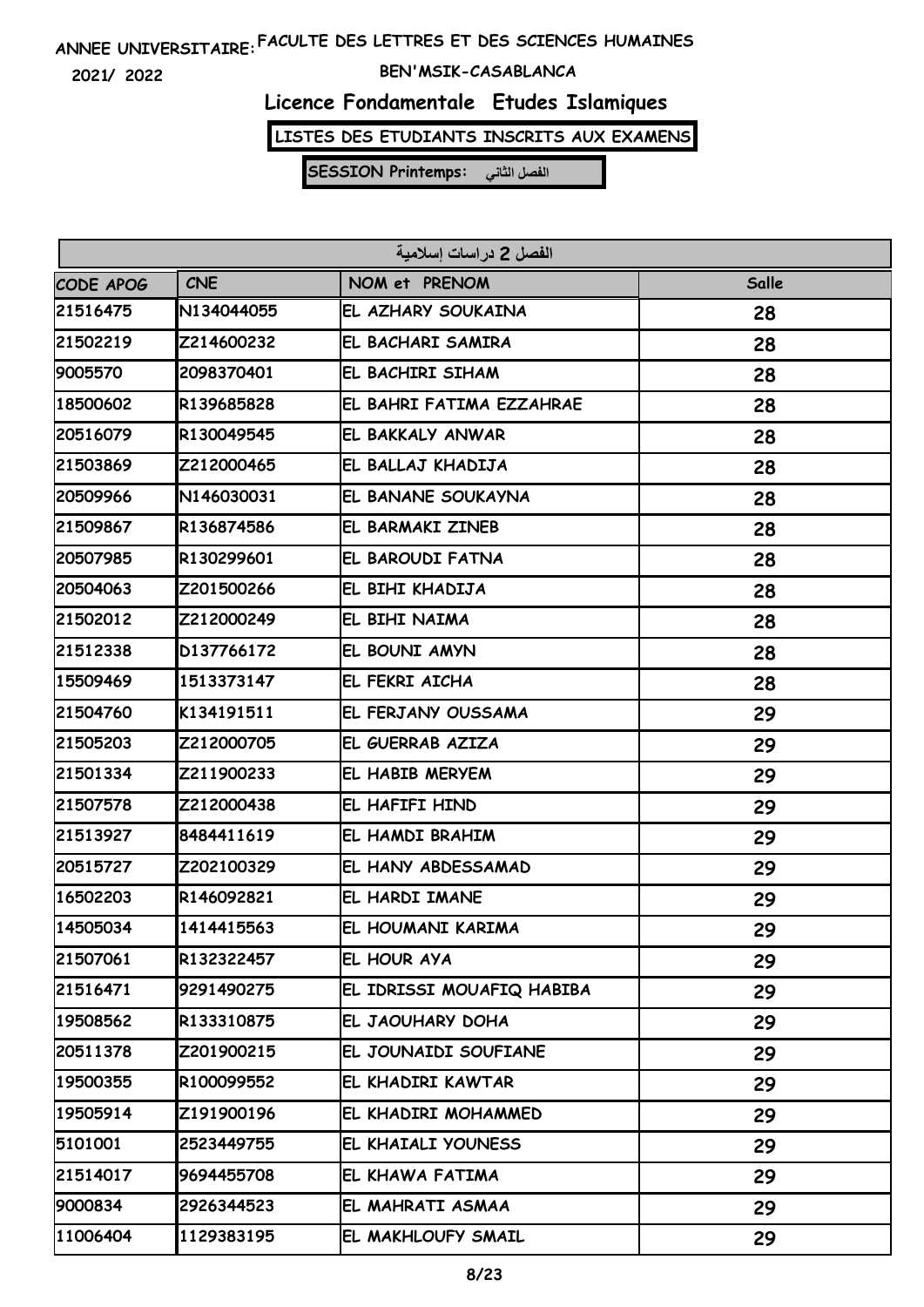**2021/ 2022**

#### **BEN'MSIK-CASABLANCA**

### **Licence Fondamentale Etudes Islamiques**

**LISTES DES ETUDIANTS INSCRITS AUX EXAMENS**

| الفصل 2 در اسات اسلامية |            |                       |       |
|-------------------------|------------|-----------------------|-------|
| CODE APOG               | <b>CNE</b> | NOM et PRENOM         | Salle |
| 20508225                | R131767882 | EL MALIKY NADIA       | 29    |
| 21507840                | Z211600991 | EL MANHI AZIZA        | 29    |
| 21508270                | Z214600257 | EL MANSOURI DOUNIA    | 29    |
| 21512127                | Z212101616 | EL MARHANI SAFIA      | 29    |
| 21501136                | R130082183 | EL MENTASIR WISSAL    | 29    |
| 21502300                | 6133640132 | EL MOTAOIKEL SOAD     | 29    |
| 21501322                | R137398166 | EL MROUJI HOUDA       | 29    |
| 20505188                | R138706959 | EL MZOURI WALID       | 29    |
| 21518480                | R131901101 | EL OMARY ASMA         | 29    |
| 77508222                | 2624459397 | EL OMRANI MOUNIR      | 29    |
| 20512252                | R144016660 | EL OUAKASSI LOBNA     | 29    |
| 18503116                | B137040122 | EL QADDAOUI MERIEME   | 29    |
| 19505147                | R133345554 | EL QADY FATIMAZAHRA   | 29    |
| 20506826                | R134942494 | EL QAYEDY KAOUTHAR    | 29    |
| 20510919                | R149007143 | EL QOTOUR FADWA       | 29    |
| 12013178                | 2825285927 | EL WAFI LAHCEN        | 29    |
| 21502457                | R131236667 | <b>ELAKHAL ISSAM</b>  | 29    |
| 17510505                | F148007393 | ELAKHDARI NADIA       | 29    |
| 21509186                | Z217201929 | ELALAOUI AICHA        | 29    |
| 21514022                | R135316137 | EL-ASLY ZAKARIA       | 29    |
| 21507526                | R212100911 | ELASSIOUI SALIMA      | 29    |
| 21515991                | 1311423237 | ELATRI MANAL          | 29    |
| 21509861                | R139279134 | <b>ELATTAR SAMIRA</b> | 30    |
| 20508783                | Z202100612 | ELBERKAOUI MOHAMED    | 30    |
| 19508282                | R131817511 | ELBOUAZAOUI KHADIJA   | 30    |
| 21516428                | R138684840 | <b>ELBOUMI LAMIAA</b> | 30    |
| 21515541                | 1129286692 | ELEFELHI SALMA        | 30    |
| 18503841                | R149048452 | ELFRINDI IMANE        | 30    |
| 19501593                | G133701179 | ELGOUADI OUMAIMA      | 30    |
| 19500750                | R137463894 | ELHACHIMI AMINA       | 30    |
| 18514244                | 1028024979 | ELHADDAD ABDELJALIL   | 30    |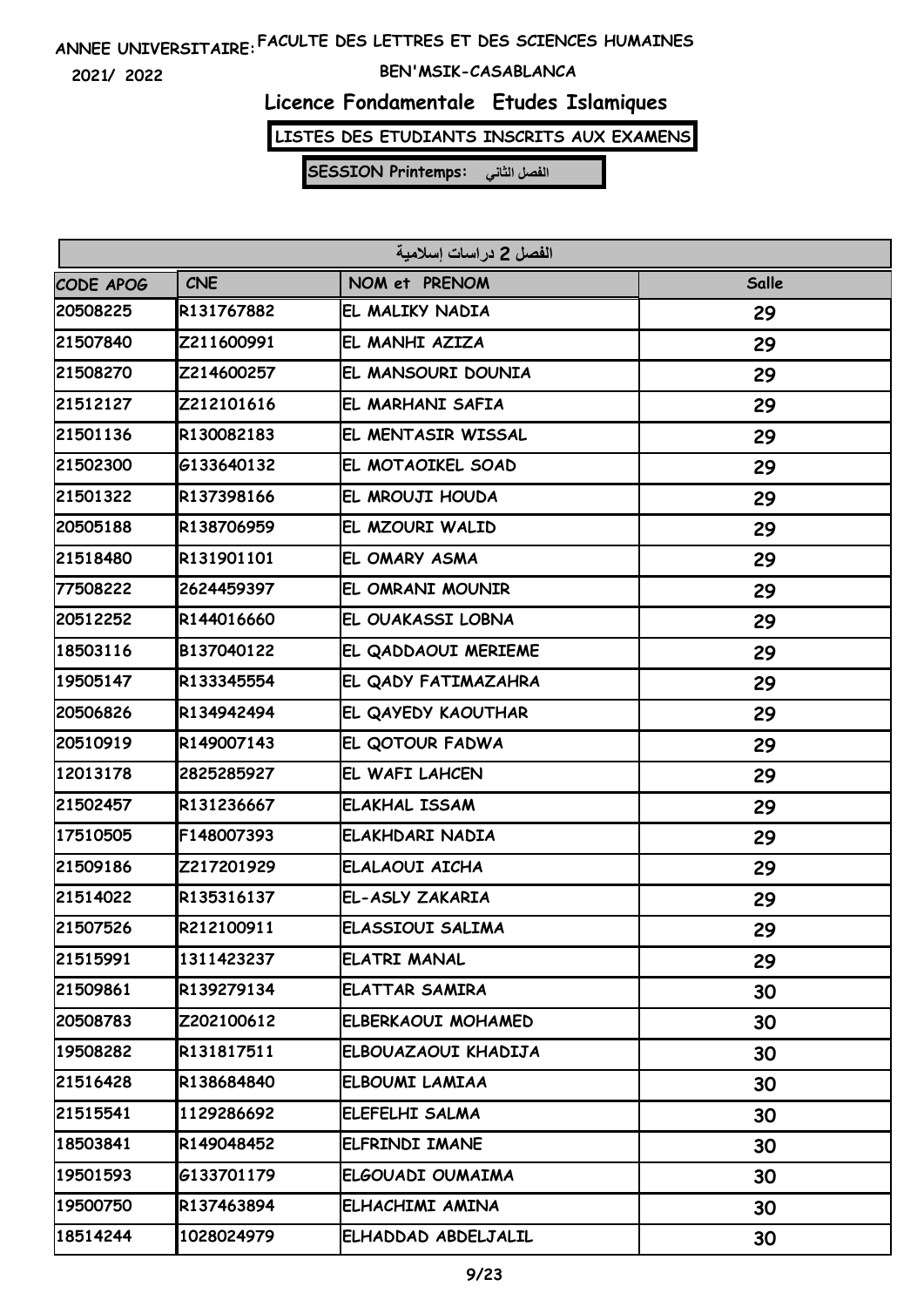**2021/ 2022**

### **BEN'MSIK-CASABLANCA**

# **Licence Fondamentale Etudes Islamiques**

**LISTES DES ETUDIANTS INSCRITS AUX EXAMENS**

| الفصل 2 در اسات اسلامية |            |                           |       |
|-------------------------|------------|---------------------------|-------|
| CODE APOG               | <b>CNE</b> | NOM et PRENOM             | Salle |
| 20510782                | R130028283 | ELHAJIBI SARA             | 30    |
| 21506005                | R130148379 | ELHAJJAM HASNAA           | 30    |
| 21501033                | Z211900316 | ELHARTOUCH ABDESSAMAD     | 30    |
| 19500677                | R132911852 | ELJIKOUNI LOUBNA          | 30    |
| 16500051                | R135301063 | ELJIKOUNI OUSSAMA         | 30    |
| 20506921                | R130139238 | ELKARTAOUI SOUMAYA        | 30    |
| 19501320                | R138427159 | ELKHADDOURI CHAYMAE       | 30    |
| 21513757                | Z217200378 | ELKHADIRI ASMAA           | 30    |
| 19515670                | R139669374 | ELKHAOUDI OUMAIMA         | 30    |
| 21507529                | R138342249 | <b>ELKIHAL SARA</b>       | 30    |
| 19502134                | R146019500 | ELMANDILI WAFAA           | 30    |
| 20508792                | R138365951 | ELMANSOURI NAIMA          | 30    |
| 20509977                | R133306439 | ELMARZOUQUI SANAA         | 30    |
| 18513571                | P141013593 | <b>ELMEKNASSI FATIMA</b>  | 30    |
| 21501952                | Z211900263 | <b>ELMOUSSAOUI HANANE</b> | 30    |
| 21514261                | 9694246603 | ELMOUSSAYH ABDERRAHIM     | 30    |
| 19500047                | R130057946 | ELOUAZARI YOUSSRA         | 30    |
| 21513556                | 1127405059 | <b>ELOURDI SAFAA</b>      | 30    |
| 19515843                | 9693450859 | ELUHARANI FATIMA ZAHRA    | 30    |
| 21501847                | Z211900717 | <b>ELWAFKI MERIEM</b>     | 30    |
| 3015943                 | 2320453267 | <b>ENNACIRI ADIL</b>      | 30    |
| 19508898                | D132378370 | <b>EN-NAJAR MOUNIA</b>    | 30    |
| 21501743                | Z214600328 | ENNAJIMI KHADIJA          | 30    |
| 20506471                | R130193270 | ENNAJJAR AYA              | 30    |
| 20511677                | R132867582 | ENNASSIRI SARA            | 30    |
| 20503390                | S132267134 | <b>EN-NYRI KHAOULA</b>    | 30    |
| 20511973                | Z201600447 | ERRABBANI ZAHIRA          | 30    |
| 16500275                | R133218405 | <b>ERRACHADI NOUHAILA</b> | 30    |
| 21502041                | Z214600028 | <b>ERRADI AYYOUB</b>      | 30    |
| 6110970                 | 2624468925 | ERRADI WAFAA              | 30    |
| 21505012                | R130276028 | ERRADOUANI FATIMA-EZZAHRA | 31    |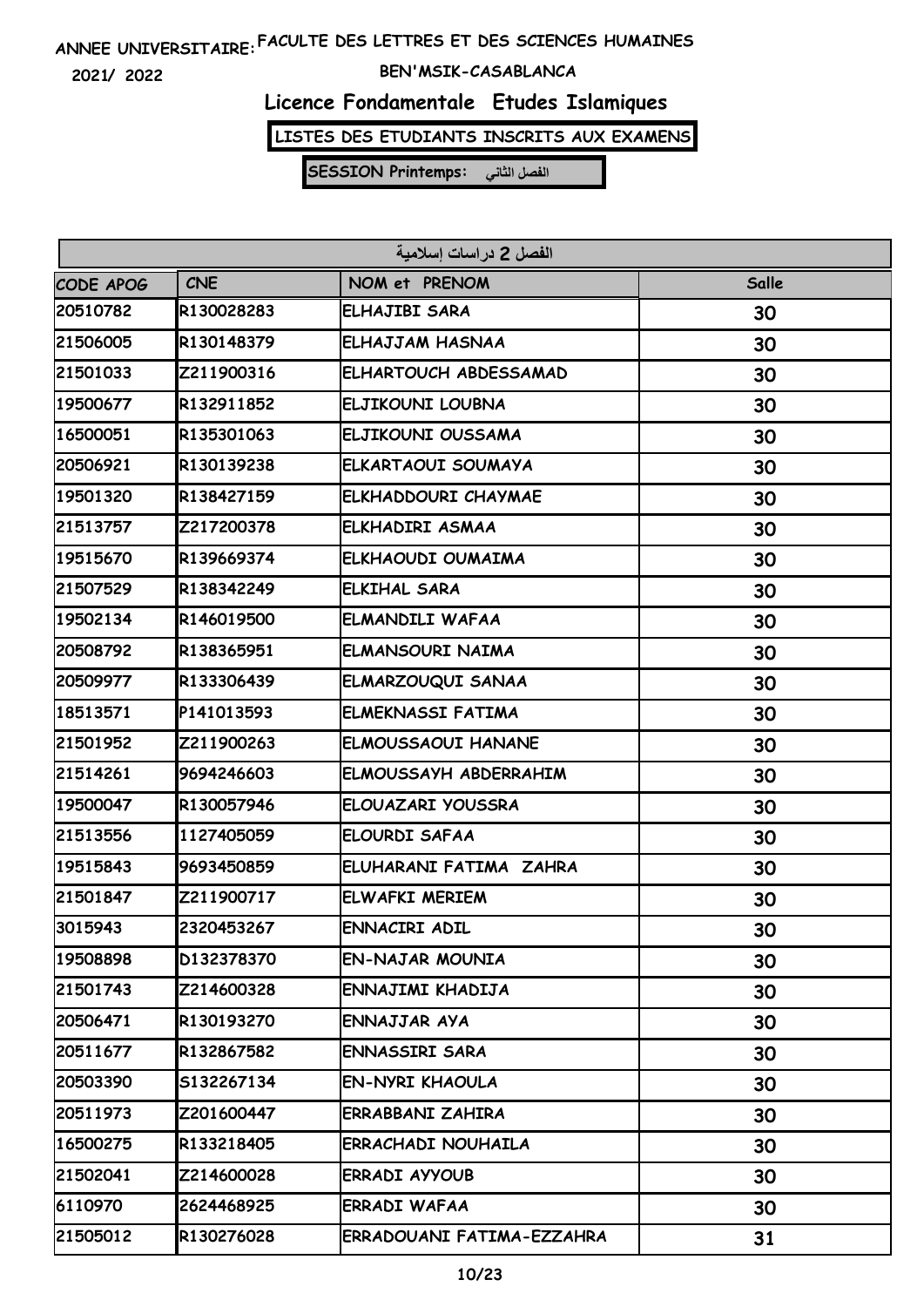**2021/ 2022**

### **BEN'MSIK-CASABLANCA**

# **Licence Fondamentale Etudes Islamiques**

**LISTES DES ETUDIANTS INSCRITS AUX EXAMENS**

| الفصل 2 در اسات اسلامية |            |                          |       |
|-------------------------|------------|--------------------------|-------|
| CODE APOG               | CNE        | NOM et PRENOM            | Salle |
| 20515026                | 2399455869 | <b>ERRADOUANI SAMIHA</b> | 31    |
| 21503553                | R100042437 | <b>ERRAHOUI AYMANE</b>   | 31    |
| 21512870                | R142104395 | <b>ERRAMI HAFSSA</b>     | 31    |
| 21505213                | Z212101184 | <b>ERRAMI KHADIJA</b>    | 31    |
| 14511218                | 2198455954 | <b>ER-RAYAD KHALID</b>   | 31    |
| 19504622                | R144025381 | <b>ER-REHYMY FATIMA</b>  | 31    |
| 20510278                | R138294944 | <b>ERRITY MERIEM</b>     | 31    |
| 77508398                | 2724455713 | <b>ESSAADY SIHAM</b>     | 31    |
| 19513903                | G139011879 | <b>ESSABBANE NAWAL</b>   | 31    |
| 21512886                | R136517729 | <b>ES-SADKI RACHIDA</b>  | 31    |
| 18514436                | R131657061 | <b>ESSAKET AICHA</b>     | 31    |
| 21513973                | R138694928 | <b>ES-SAOUDY ZIED</b>    | 31    |
| 18509113                | R130118468 | ES-SEDDYQ NOUHAILA       | 31    |
| 16504083                | R136693528 | ESSOLHI AMAL             | 31    |
| 21502946                | R137912534 | ETTAOUYL ZINEB           | 31    |
| 17505278                | R132700801 | ETTARHAT ZINEB           | 31    |
| 21505683                | L137190709 | ETTRIFHAT ZAKARIA        | 31    |
| 20508454                | Z201900443 | EZZAGHBA LAMYAA          | 31    |
| 14510959                | 1229371898 | <b>EZZARROUAL FATIMA</b> | 31    |
| 17506372                | R136300876 | EZZEHOUANY FATIMA ZAHRA  | 31    |
| 21501580                | Z212000065 | <b>EZZINE ABDELHAK</b>   | 31    |
| 21513845                | R134247034 | EZZOUYN ZINEB            | 31    |
| 21505701                | Z212000578 | <b>FADDOUL NOAYMAN</b>   | 31    |
| 21513834                | 9593299221 | <b>FADOUL AHMED</b>      | 31    |
| 14506768                | 1410386311 | <b>FAIZI AMINE</b>       | 31    |
| 21513275                | 9997456372 | <b>FAJLANE HAFID</b>     | 31    |
| 21507133                | Z214600185 | <b>FAKHIR BOUCHRA</b>    | 31    |
| 10001008                | 1028367340 | <b>FAKHIR MOHAMMED</b>   | 31    |
| 19513625                | 1028355669 | <b>FAKKARI MERYEM</b>    | 31    |
| 21518291                | 9996165532 | FANID MARIAM             | 31    |
| 9004567                 | 2927238162 | FARAJ SOUKAYNA           | 31    |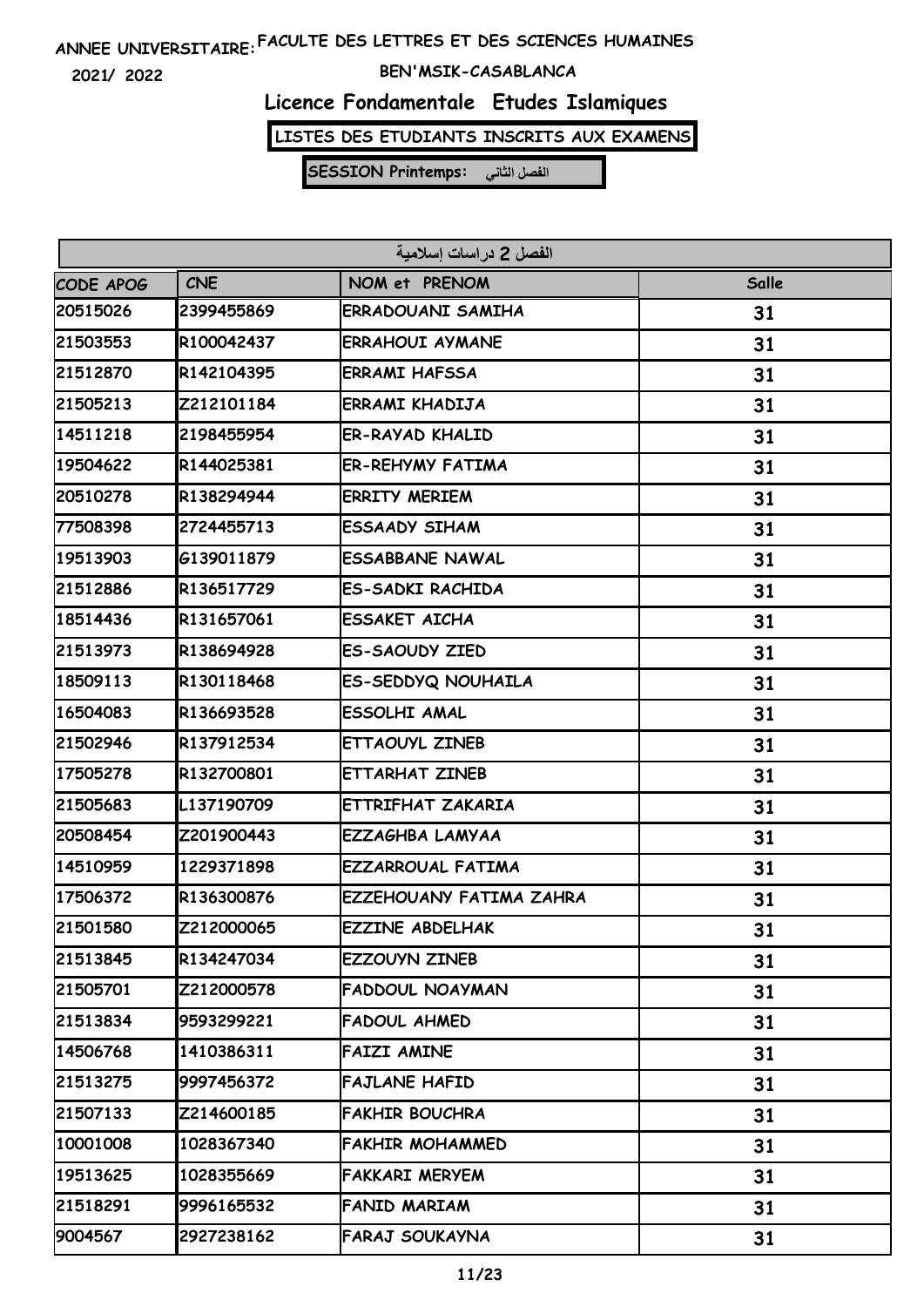**2021/ 2022**

#### **BEN'MSIK-CASABLANCA**

# **Licence Fondamentale Etudes Islamiques**

**LISTES DES ETUDIANTS INSCRITS AUX EXAMENS**

| الفصل 2 در اسات اسلامية |            |                         |       |
|-------------------------|------------|-------------------------|-------|
| CODE APOG               | <b>CNE</b> | NOM et PRENOM           | Salle |
| 21519987                | N133315944 | FARAJI MUSTAPHA         | 31    |
| 20514516                | R130129940 | <b>FARES IKRAME</b>     | 31    |
| 21505646                | R131574560 | <b>FARHANE NOUHAILA</b> | 31    |
| 21522032                | 9898299892 | <b>FARHI HICHAM</b>     | 31    |
| 17508122                | R134919260 | <b>FARIK AZZEDDINE</b>  | 31    |
| 21503949                | R130049617 | <b>FARISS YASSINE</b>   | 31    |
| 20502001                | R136694030 | <b>FATIH MAROUANE</b>   | 31    |
| 21501965                | R136704939 | <b>FAWZI KAWTAR</b>     | 31    |
| 21504402                | Z212000460 | FIKRI HAKIMA            | 31    |
| 20502279                | R136566007 | FIKRI SOUKAINA          | 31    |
| 21502781                | R110170555 | <b>FOURAR AYOUB</b>     | 31    |
| 20515101                | R131919121 | <b>GABBI SAAD</b>       | 31    |
| 21507536                | Z211500758 | <b>GHAZZAR ZINEB</b>    | 31    |
| 21503331                | R110025316 | <b>GHEFFOUB OUMAIMA</b> | 31    |
| 13011034                | 1310386320 | GHELLAMI RAJA           | 31    |
| 21508267                | K137131101 | <b>GMIRI LALLATHOM</b>  | 31    |
| 21521418                | 2525399714 | <b>GOURAM HASSAN</b>    | 31    |
| 20502807                | R137260113 | <b>GOURZMI SALMA</b>    | 31    |
| 21512301                | R136298953 | <b>GUAGUA IKHLAS</b>    | 31    |
| 19509003                | R130011854 | <b>GUENNOUN HADIL</b>   | 31    |
| 3016459                 | 2298395159 | HADARI BADR             | 31    |
| 21505035                | Z211500279 | <b>HADDADE HOUDA</b>    | 31    |
| 21501351                | Z201500111 | HADDADI KHADDOUJ        | 31    |
| 21505734                | Z214600211 | HAFIDI NADIA            | 31    |
| 20506369                | R130256038 | HAJJOUB KHADIJA         | 31    |
| 21509185                | Z212101518 | <b>HALLAL HALIMA</b>    | 31    |
| 21502769                | Z212101784 | HALMI HICHAM            | 31    |
| 14500559                | 1411372187 | <b>HAMALY SARA</b>      | 31    |
| 20502439                | R130010226 | HAMIDINE ZINEB          | 31    |
| 5095802                 | 2523454428 | HAMIM LAILA             | 31    |
| 14501709                | 1412384007 | HAMZA MOUAD             | 31    |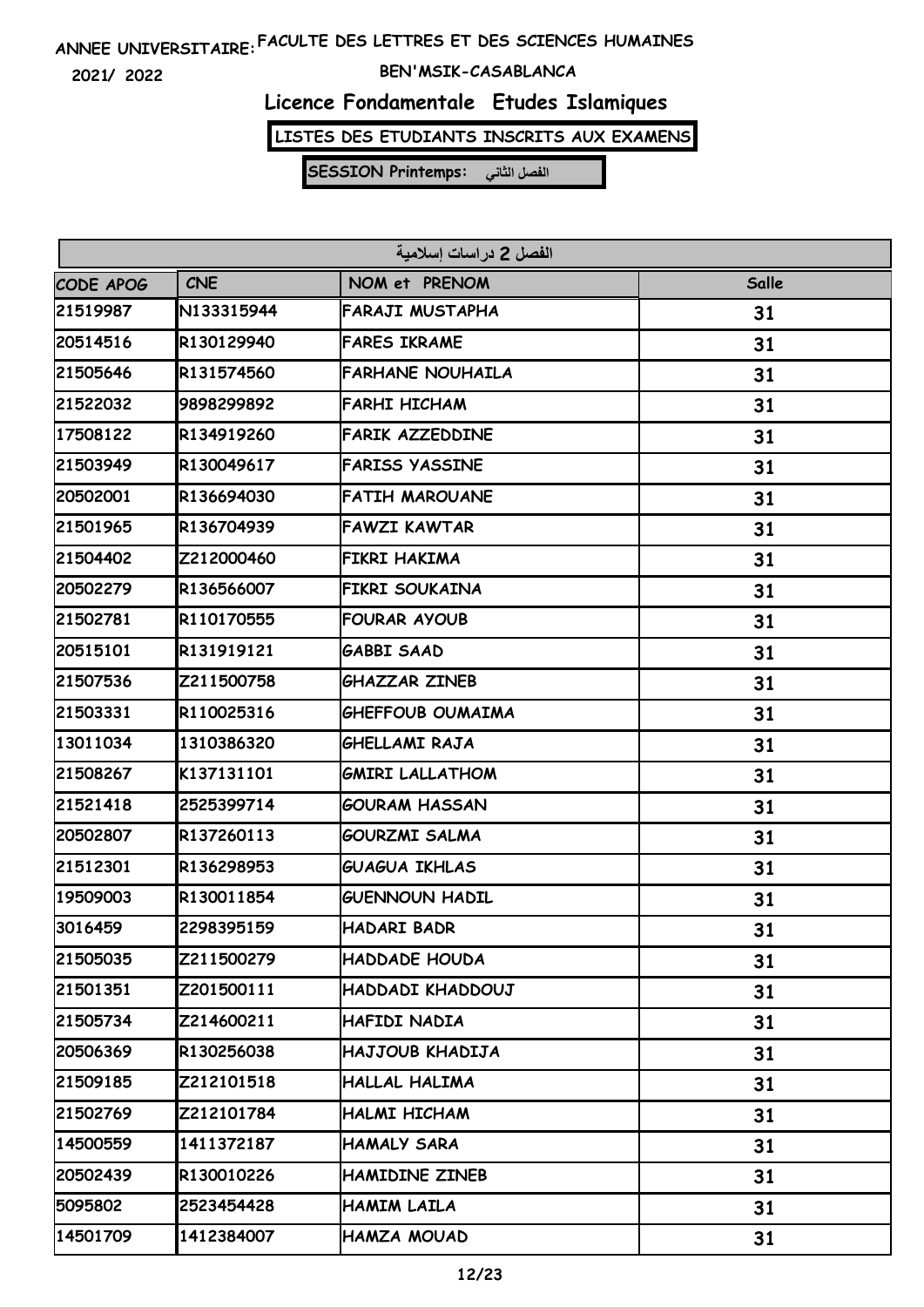**2021/ 2022**

#### **BEN'MSIK-CASABLANCA**

# **Licence Fondamentale Etudes Islamiques**

**LISTES DES ETUDIANTS INSCRITS AUX EXAMENS**

| الفصل 2 در اسات اسلامية |            |                        |       |  |
|-------------------------|------------|------------------------|-------|--|
| CODE APOG               | <b>CNE</b> | NOM et PRENOM          | Salle |  |
| 21519280                | F136258602 | HANAFI ISMAIL          | 31    |  |
| 21507657                | R131461106 | HANAJ MERIEM           | 31    |  |
| 19514060                | 1210383257 | <b>HANIA BOUCHRA</b>   | 31    |  |
| 20513358                | R143004773 | HANNAOUI MOUAD         | 31    |  |
| 19505730                | Z192000496 | <b>HARKI ANOUAR</b>    | 31    |  |
| 18512686                | R134699701 | HARKIK KHADIJA         | 31    |  |
| 21505652                | R130110064 | HAYMOUD IMANE          | 31    |  |
| 21515924                | R130248208 | HICHAM AMINA           | 32    |  |
| 19501746                | Z191900049 | HISSANE EL MEHDI       | 32    |  |
| 10000995                | 1027399331 | HMANI KANZA            | 32    |  |
| 19506994                | R136498750 | <b>HORR MERIEM</b>     | 32    |  |
| 17503963                | R130052625 | <b>HOSNI HASSNA</b>    | 32    |  |
| 20517821                | R138677696 | HOUSNI KHAWLA          | 32    |  |
| 19514809                | F138188539 | <b>HOUSNI ZEHOUR</b>   | 32    |  |
| 21511587                | F131224844 | HOUSSNI ABDELLAH       | 32    |  |
| 20504610                | R100103104 | <b>HTOUT LOUBNA</b>    | 32    |  |
| 7005873                 | 2725369017 | IBNOULAFKIH ABDELILAH  | 32    |  |
| 9004308                 | 9795530447 | <b>IDALI RACHID</b>    | 32    |  |
| 6110747                 | 2624418393 | <b>IDBOUKAT AICHA</b>  | 32    |  |
| 20515031                | 8888457162 | <b>IDDAR RACHID</b>    | 32    |  |
| 21515482                | 2098256996 | IGRAIDI KARIM          | 32    |  |
| 21502883                | R130529378 | <b>IHIMID HASSAN</b>   | 32    |  |
| 21507538                | R130110652 | IMOUCHAL FATIMA        | 32    |  |
| 13005898                | 1311375866 | IRHOUD SALMA           | 32    |  |
| 21507736                | R134229940 | ISKAF ABDERRAHIM       | 32    |  |
| 21513370                | 8484392359 | JABAL ABDERRAHMAN      | 32    |  |
| 20512352                | R147035216 | <b>JABAL ZINEB</b>     | 32    |  |
| 21513276                | 1128345460 | JABER ASSIA            | 32    |  |
| 20513966                | R135674006 | JABIR MANAL            | 32    |  |
| 20514485                | Z202100732 | JADAD SALMA            | 32    |  |
| 21513801                | 8989463442 | <b>JALLOUN MOHAMED</b> | 32    |  |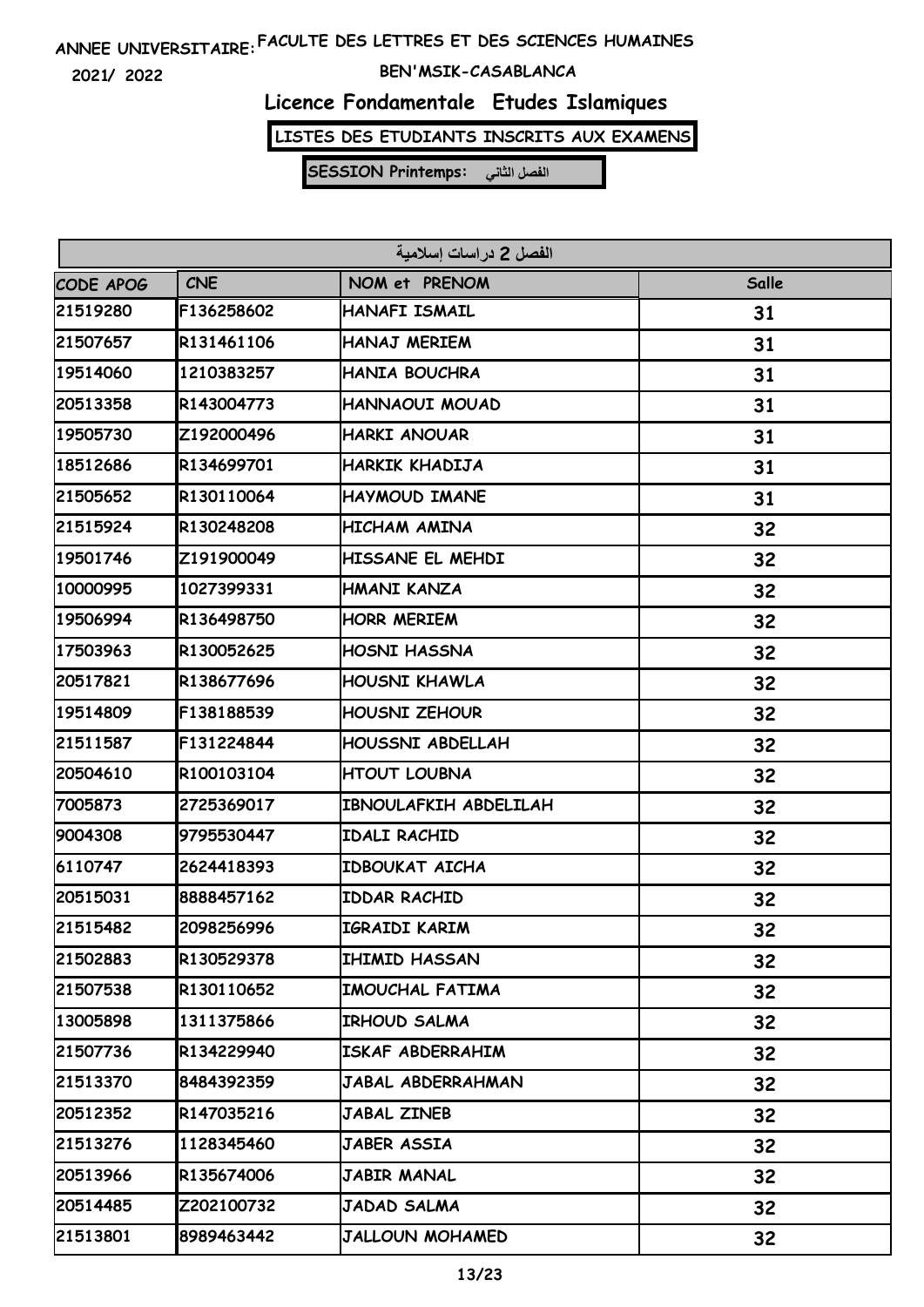**2021/ 2022**

### **BEN'MSIK-CASABLANCA**

# **Licence Fondamentale Etudes Islamiques**

**LISTES DES ETUDIANTS INSCRITS AUX EXAMENS**

| الفصل 2 دراسات إسلامية |            |                           |       |  |
|------------------------|------------|---------------------------|-------|--|
| CODE APOG              | <b>CNE</b> | NOM et PRENOM             | Salle |  |
| 19513092               | 9491804844 | <b>JANAH AHMED</b>        | 32    |  |
| 21501975               | Z212000031 | <b>JAOUGUA KARIM</b>      | 32    |  |
| 21501776               | R136385721 | JAOUHAR ACHRAF            | 32    |  |
| 11004890               | 1129385460 | <b>JARRADI KAOUTAR</b>    | 32    |  |
| 21501231               | Z214600260 | <b>JAWADI FATIHA</b>      | 32    |  |
| 20508260               | R145082075 | <b>JEDDI ZINEB</b>        | 32    |  |
| 21505787               | K131184288 | JLIL ILHAM                | 32    |  |
| 14510842               | 1412334721 | <b>JMARKO MOHAMED</b>     | 32    |  |
| 21515596               | 2725287091 | JOUICHAT EL HOUSSINE      | 32    |  |
| 21513783               | 2624447974 | <b>KABBACH SAID</b>       | 32    |  |
| 19512998               | R139552481 | <b>KABBAL IMANE</b>       | 32    |  |
| 21501994               | R130791926 | <b>KABLI ASMAA</b>        | 32    |  |
| 21501007               | Z214600145 | KACIMI HAMZA              | 32    |  |
| 12003441               | 1210374269 | KADADA ABDERRAZAK         | 32    |  |
| 20505419               | Z204900123 | <b>KAKHA JAMAL</b>        | 32    |  |
| 19500975               | R130594353 | KALA ABDELILAH            | 32    |  |
| 13010947               | 1313397285 | <b>KARAM SALAH EDDINE</b> | 33    |  |
| 7005166                | 2725387340 | <b>KARAOUI MERIEM</b>     | 33    |  |
| 20504826               | R130188142 | <b>KARROUMI AYOUB</b>     | 33    |  |
| 20503786               | R148027781 | KASBAOUI KHADIJA          | 33    |  |
| 21515297               | 8585682520 | <b>KASOUR MOHAMED</b>     | 33    |  |
| 21515970               | Z212000653 | KASSOUD KHADIJA           | 33    |  |
| 19501039               | Z197200060 | <b>KBOUCH CHAYMAA</b>     | 33    |  |
| 21504420               | Z211900249 | KHADIJA QUARA             | 33    |  |
| 18513562               | R137539178 | KHADIRI AMINA             | 33    |  |
| 20513352               | F130276710 | KHAFFAQ HAMZA             | 33    |  |
| 19514371               | D135304692 | KHALIL MARIEM             | 33    |  |
| 19510516               | K132415654 | KHALLAKI OSSAMA           | 33    |  |
| 21505590               | R135335379 | KHARISSI GHIZLANE         | 33    |  |
| 19514615               | Z181300653 | <b>KHARROUBA RABAB</b>    | 33    |  |
| 21515548               | Z211900611 | KHEBBA KHADIJA            | 33    |  |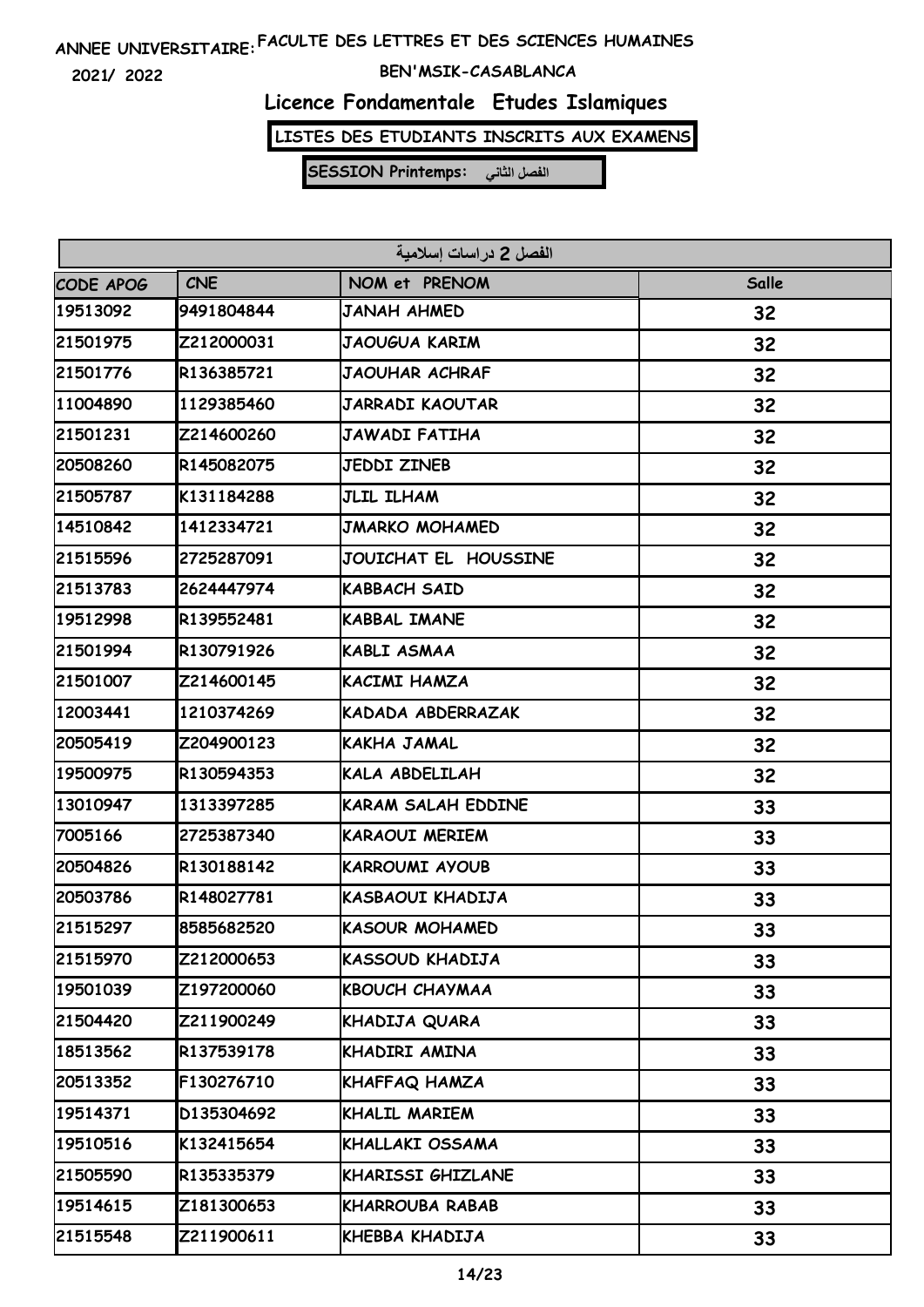**2021/ 2022**

### **BEN'MSIK-CASABLANCA**

# **Licence Fondamentale Etudes Islamiques**

**LISTES DES ETUDIANTS INSCRITS AUX EXAMENS**

| الفصل 2 در اسات اسلامية |            |                         |       |  |
|-------------------------|------------|-------------------------|-------|--|
| <b>CODE APOG</b>        | <b>CNE</b> | NOM et PRENOM           | Salle |  |
| 12002929                | 1229416073 | KHOUIMA ASSIA           | 33    |  |
| 19505398                | R148111710 | <b>KINANI AYMAN</b>     | 33    |  |
| 21501574                | Z212000044 | KOUCHI MOURABIT MOUAD   | 33    |  |
| 21503026                | K146003738 | LAAMIME KHADIJA         | 33    |  |
| 21513738                | 8989458807 | LAAOUISSI AMINA         | 33    |  |
| 21514010                | 1010405123 | LAASSEL ABDELMAJID      | 33    |  |
| 16510786                | 2926346768 | LAASSEL FATIMA EZZAHRA  | 33    |  |
| 21506059                | Z212101667 | LAASSEL MOHAMMED        | 33    |  |
| 19515165                | R142105099 | LAATAIR RAJAA           | 33    |  |
| 21514727                | 8787488675 | <b>LAAZRI HASSAN</b>    | 33    |  |
| 19513150                | R133574683 | LABDOUNI AMINA          | 33    |  |
| 19500211                | R136157202 | LAGFIFI FATIMA EZZAHRA  | 33    |  |
| 21519112                | R135859009 | LAHBIB ZINEB            | 33    |  |
| 21513279                | R134743003 | LAHDIL JAMAL            | 33    |  |
| 21504704                | R138851125 | LAHMIDI AMINA           | 33    |  |
| 21502028                | Z211500021 | LAHRECH ABDERRAZAK      | 33    |  |
| 18514276                | 2220975768 | LAIDOUDI HAMID          | 33    |  |
| 21513815                | 9391352278 | <b>LAISSI ILHAM</b>     | 33    |  |
| 18503822                | R131908034 | LAKEHAL KHADIJA         | 33    |  |
| 21513754                | 9694456356 | LAKRARI ABDERRAHIM      | 33    |  |
| 20515093                | G147004597 | LAMAACHI FATIHA         | 33    |  |
| 21504797                | R139712326 | LAMHANDI RACHID         | 33    |  |
| 20501963                | R137335823 | LAMKADDEM MARYAM        | 33    |  |
| 21505232                | Z212000236 | LAMKADEM SALAMA         | 33    |  |
| 21506712                | R138346904 | <b>LAZRAK BOUCHRA</b>   | 33    |  |
| 20517684                | R132342916 | LEGSIR ZOHRA            | 34    |  |
| 20515123                | R130025151 | LIFY MAJDA              | 34    |  |
| 21502346                | Z212100162 | LMOUGHIT FATIMA EZZAHRA | 34    |  |
| 21501020                | R133200529 | LOBIADI OUSSAMA         | 34    |  |
| 20513121                | R130172948 | LOTF HANAN              | 34    |  |
| 21513375                | 2220522384 | LOUADI NIDAL            | 34    |  |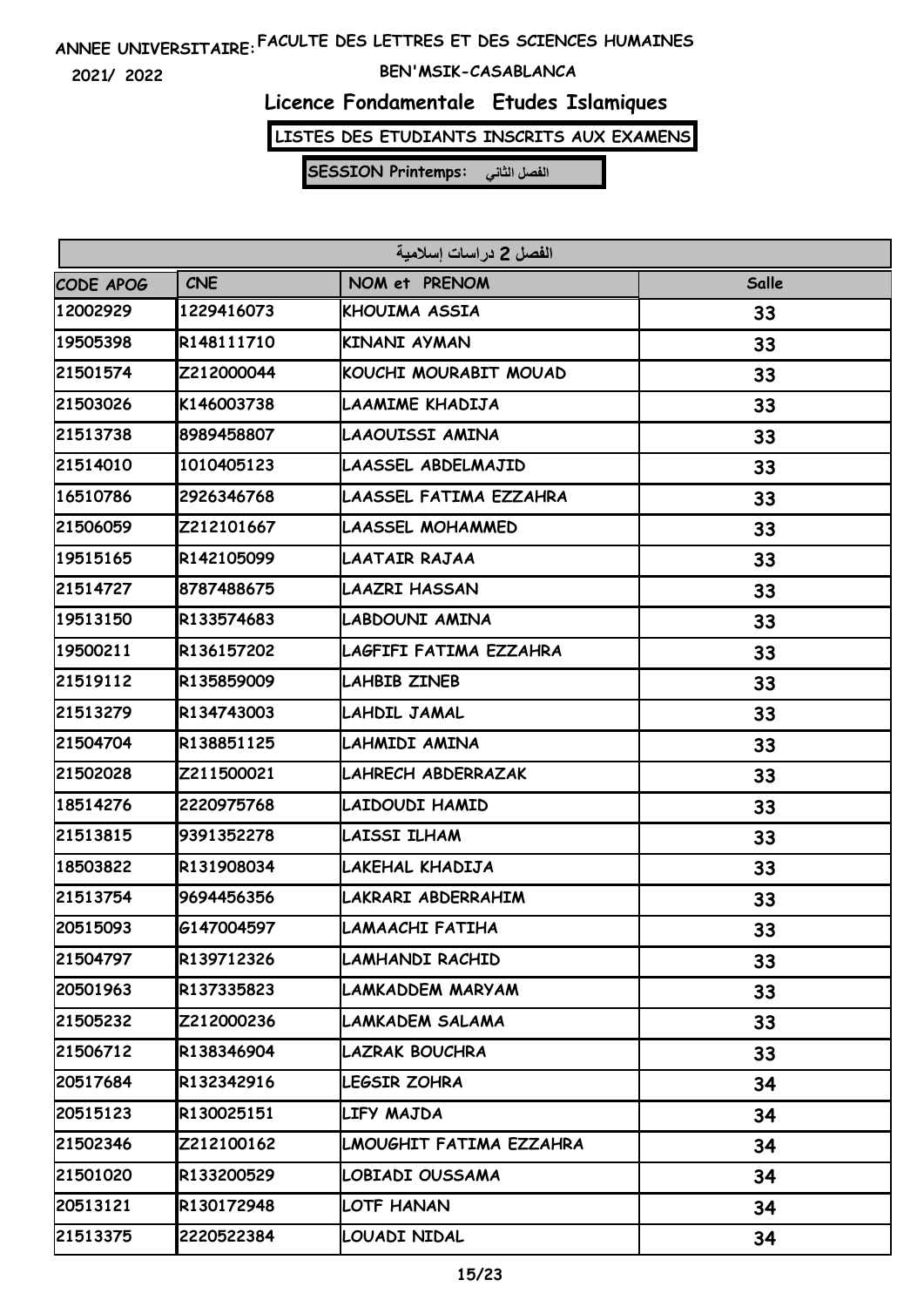**2021/ 2022**

### **BEN'MSIK-CASABLANCA**

# **Licence Fondamentale Etudes Islamiques**

**LISTES DES ETUDIANTS INSCRITS AUX EXAMENS**

| الفصل 2 در اسات اسلامية |            |                           |       |  |
|-------------------------|------------|---------------------------|-------|--|
| CODE APOG               | <b>CNE</b> | NOM et PRENOM             | Salle |  |
| 20507960                | R133279543 | LOUAFI HAFSA              | 34    |  |
| 10001243                | 1027444372 | LOUGAOUGA MERYEM          | 34    |  |
| 18510733                | Z181600070 | LOUKILI ASSIA             | 34    |  |
| 21514471                | Z192000849 | <b>MAAROUF MARIEM</b>     | 34    |  |
| 21507533                | Z217200030 | <b>MAAZI ZAHRA</b>        | 34    |  |
| 21501544                | R132344526 | <b>MABROUK HANANE</b>     | 34    |  |
| 21512337                | R130419366 | <b>MABROUK HICHAM</b>     | 34    |  |
| 21507682                | R145104453 | <b>MABSOUT IBTISSAM</b>   | 34    |  |
| 12001547                | 1229373477 | <b>MABSOUT KAWTAR</b>     | 34    |  |
| 21519158                | 8686243438 | <b>MADANE SOUAD</b>       | 34    |  |
| 21501556                | R130032374 | <b>MADKOUN ILHAM</b>      | 34    |  |
| 21502279                | Z214600273 | <b>MAHBOUB KAOUTAR</b>    | 34    |  |
| 21505432                | R130028418 | <b>MAHFOUD OUALID</b>     | 34    |  |
| 21521587                | 8001596880 | <b>MAHZOUM BOUCHAIB</b>   | 34    |  |
| 21507535                | R138843763 | <b>MAJJAOUI ASMAA</b>     | 34    |  |
| 13007657                | 1329371109 | <b>MAKBOUL FOUAD</b>      | 34    |  |
| 21505812                | R139450146 | <b>MAKBOUL ZINEB</b>      | 34    |  |
| 20503787                | R139329191 | <b>MAKHFI HANANE</b>      | 34    |  |
| 19508399                | R131414068 | <b>MAMAS YASSINE</b>      | 34    |  |
| 21514043                | R139414454 | <b>MANSSOUM YOUSSEF</b>   | 34    |  |
| 20505115                | R130139266 | <b>MAOUHOUB ASSIA</b>     | 34    |  |
| 21513788                | 2522277058 | <b>MARCHOUCH SAID</b>     | 34    |  |
| 21518470                | 9896399632 | MARMOUCHA FATIMA-EZ-ZAHRA | 34    |  |
| 14508898                | 1412275775 | <b>MAROUANE LOUBNA</b>    | 34    |  |
| 19502308                | R137286418 | <b>MARRAH AMINE</b>       | 34    |  |
| 21514800                | 2623319772 | MARS AICHA                | 34    |  |
| 21509876                | Z212000142 | <b>MASKAOUI MOHCINE</b>   | 34    |  |
| 21506043                | Z211900521 | <b>MASMOUDI ZAINEB</b>    | 34    |  |
| 21515538                | 2320281304 | <b>MASTAKI NADIA</b>      | 34    |  |
| 21518290                | Z214600105 | <b>MASTOUR MOURAD</b>     | 34    |  |
| 20505221                | R136312212 | M'CHAAR KAOUTAR           | 34    |  |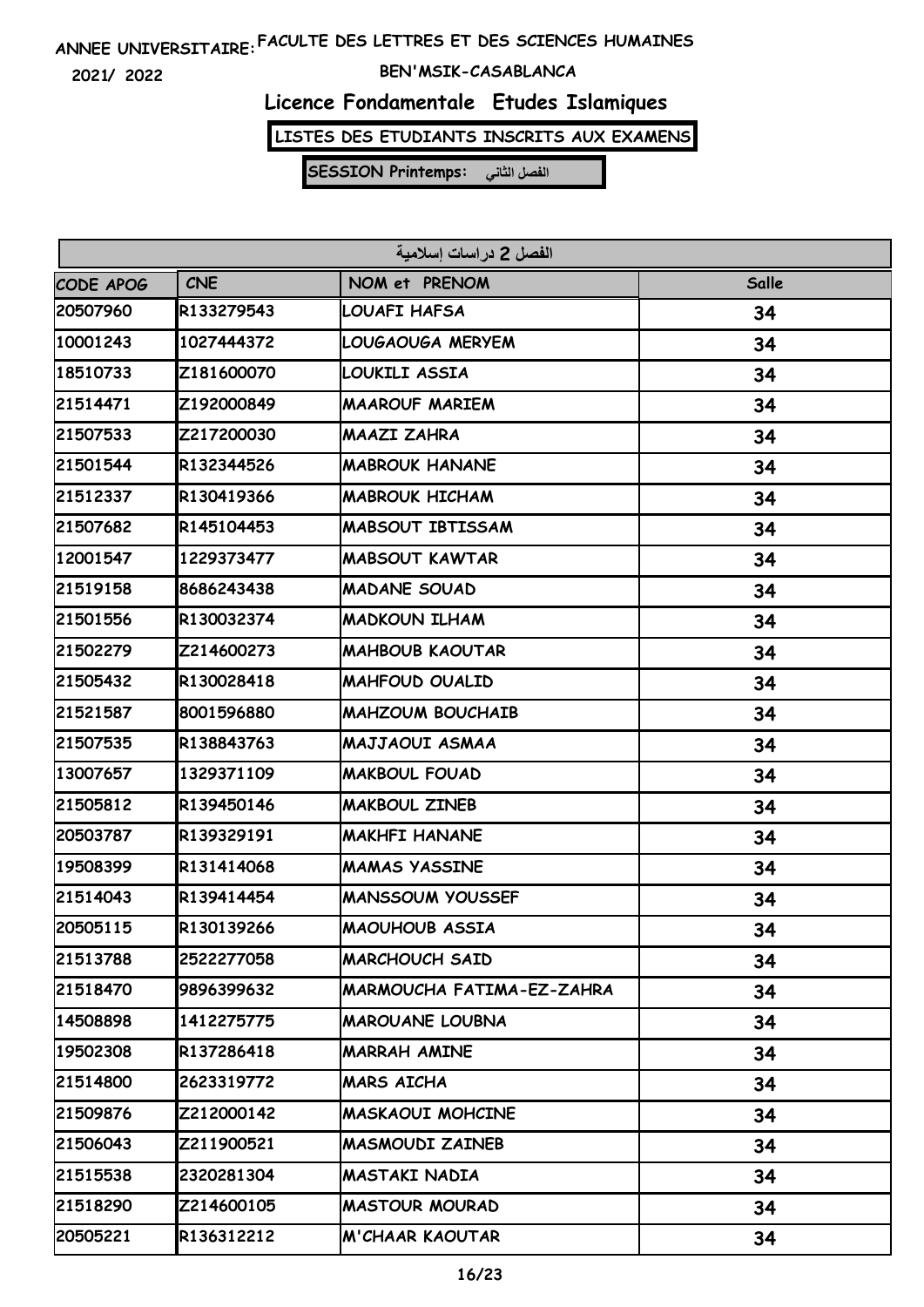**2021/ 2022**

### **BEN'MSIK-CASABLANCA**

### **Licence Fondamentale Etudes Islamiques**

**LISTES DES ETUDIANTS INSCRITS AUX EXAMENS**

| الفصل 2 در اسات اسلامية |            |                              |       |  |
|-------------------------|------------|------------------------------|-------|--|
| CODE APOG               | <b>CNE</b> | NOM et PRENOM                | Salle |  |
| 21507172                | F133037431 | <b>MEHDAOUI HIND</b>         | 34    |  |
| 21513758                | 1311386073 | <b>MEJHAD MAJDOULINE</b>     | 34    |  |
| 20514923                | 2198295108 | MELLAH RIDA                  | 34    |  |
| 3004352                 | 2320396794 | <b>MELLALI TAOUFIK</b>       | 34    |  |
| 6184637                 | 9492527440 | <b>MENNANE DRISS</b>         | 34    |  |
| 21503562                | R134705326 | <b>MERRAS MERIEM</b>         | 34    |  |
| 20504645                | R133230478 | <b>MESSAOUDI IMANE</b>       | 34    |  |
| 16510812                | 9694448709 | MIFTAHI HALIMA               | 34    |  |
| 19502137                | R130651112 | <b>MIKAOUI IMANE</b>         | 34    |  |
| 13000723                | 1311363635 | <b>MISSAOUI DOHA</b>         | 34    |  |
| 77507748                | 2725367508 | M'JAHED ABDELFATAH           | 34    |  |
| 19500884                | R130243689 | <b>MKHANET SAFAA</b>         | 34    |  |
| 21507111                | R130110742 | <b>MKHANTER MERIEM</b>       | 34    |  |
| 21502019                | Z212000369 | <b>MOHAMED MOUNJID</b>       | 34    |  |
| 21505223                | Z214600325 | MOHAMMADI BAHIJA             | 34    |  |
| 21508284                | R133394598 | <b>MOHAMMED AKIL</b>         | 34    |  |
| 21501770                | Z214600444 | <b>MOHATI FATIHA</b>         | 34    |  |
| 21519110                | 1210625050 | <b>MOKHLESSE HANANE</b>      | 34    |  |
| 20514335                | Z202100623 | <b>MOKKAR FATIMA EZZAHRA</b> | 34    |  |
| 21512345                | F136290155 | <b>MOKRIM AYOUB</b>          | 34    |  |
| 21501713                | Z212000600 | MOUAAD ABDELKARIM            | 34    |  |
| 19514528                | R130087868 | MOUAJ FATIMA                 | 34    |  |
| 21501689                | Z212100055 | MOUCHTAQ ZINEB               | 34    |  |
| 20503841                | R132551137 | MOUDAKKIR ABDELLAH           | 34    |  |
| 10007432                | 2096401760 | <b>MOUFADI SAID</b>          | 34    |  |
| 21504635                | R135206919 | MOUFASSIH SAMIA              | 34    |  |
| 20504021                | F142019478 | <b>MOUJRI HANANE</b>         | 34    |  |
| 17502616                | R130875527 | MOUJRI SAMIRA                | 34    |  |
| 21511579                | R138260434 | MOUKHALID OUALID             | 34    |  |
| 19501469                | R130091101 | MOULAKHNIF MOHAMMED          | 34    |  |
| 21503772                | Z212101623 | MOURCHID ABDERRAHIM          | 34    |  |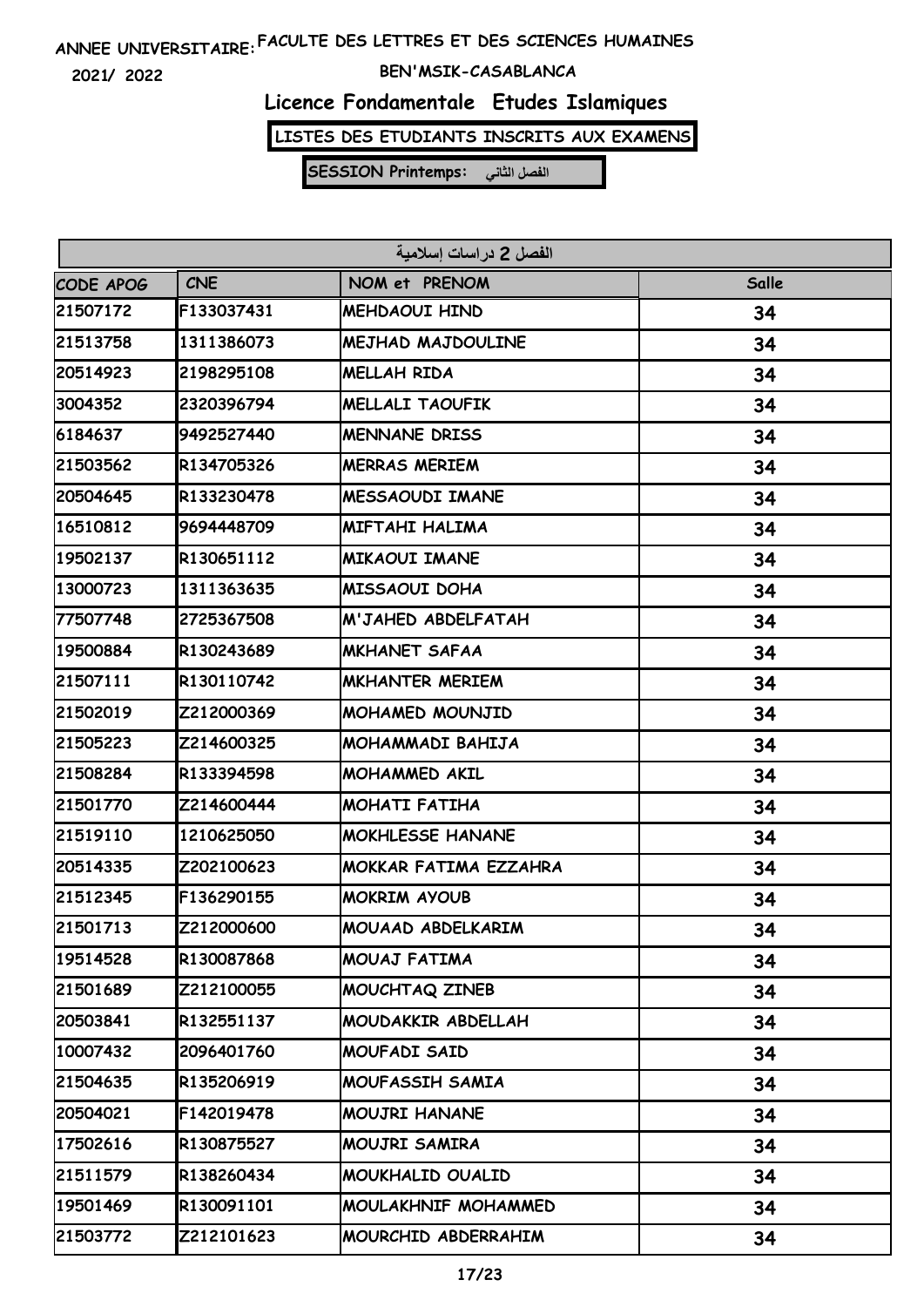**2021/ 2022**

### **BEN'MSIK-CASABLANCA**

# **Licence Fondamentale Etudes Islamiques**

**LISTES DES ETUDIANTS INSCRITS AUX EXAMENS**

| الفصل 2 دراسات إسلامية |            |                        |       |  |
|------------------------|------------|------------------------|-------|--|
| CODE APOG              | <b>CNE</b> | NOM et PRENOM          | Salle |  |
| 21515339               | 9191394721 | MOUSLIH MUSTAPHA       | 34    |  |
| 20507180               | R100096825 | MOUSSAID ABDELHAKIM    | 34    |  |
| 21519991               | 1311414187 | MOUSSAOUI MOUFIDA      | 35    |  |
| 21508280               | R138337832 | MOUTAOUAKIL SALMA      | 35    |  |
| 19514364               | 1210376616 | MOUTAWAKIL FATIMA      | 35    |  |
| 14503915               | 1410354439 | MOUTBIT SOUFIANE       | 35    |  |
| 21502270               | R139424614 | MOUTI EL MEHDI         | 35    |  |
| 21501754               | R130863660 | <b>MOUTI YOUSSEF</b>   | 35    |  |
| 21502515               | Z214600021 | MOUTRIBE MOHAMED       | 35    |  |
| 21516363               | 8686234685 | MOUTTAKI MOHAMED       | 35    |  |
| 21514462               | R143167940 | <b>MRAOUAH OSSAMA</b>  | 35    |  |
| 21513282               | R140062389 | <b>MSIKITTE ZINEB</b>  | 35    |  |
| 11002396               | 1128370120 | <b>MZAIGHA ASMAA</b>   | 35    |  |
| 21514605               | 9997244133 | ERRADI MOHAMMED        | 35    |  |
| 21514533               | 2624010886 | <b>KANADIL GHANNOU</b> | 35    |  |
| 21513273               | Z157200304 | NADAM KHADIJA          | 35    |  |
| 21513533               | 2624270135 | NADIM EL MOKHTAR       | 35    |  |
| 12000473               | 1229385373 | NAFIA AMINE            | 35    |  |
| 20511461               | R130138806 | NAJI ABDELOUAHED       | 35    |  |
| 21513314               | R145111317 | NAJJAR SAAD            | 35    |  |
| 20506414               | R132463934 | NAJJARI NAWAL          | 35    |  |
| 16504455               | R131847199 | NAJM HAFSA             | 35    |  |
| 21512339               | R137914977 | NAMER MOHAMMED         | 35    |  |
| 21503840               | R139206274 | NASSIM MERIEM          | 35    |  |
| 21513518               | 2421453957 | NID-BELAID ZAKIA       | 35    |  |
| 12004174               | 1229356988 | NIZAR HALIMA SAADIA    | 35    |  |
| 21513776               | 2199315185 | NIZAR MALIKA           | 35    |  |
| 21505688               | Z212000184 | NOGGALI AZIZA          | 35    |  |
| 19513321               | R130251752 | NOR ELYAKINE ANASS     | 35    |  |
| 21505576               | R130046406 | NOUR ELMEHDI           | 35    |  |
| 21507551               | R100096459 | <b>OUAAZIZ SAIDA</b>   | 35    |  |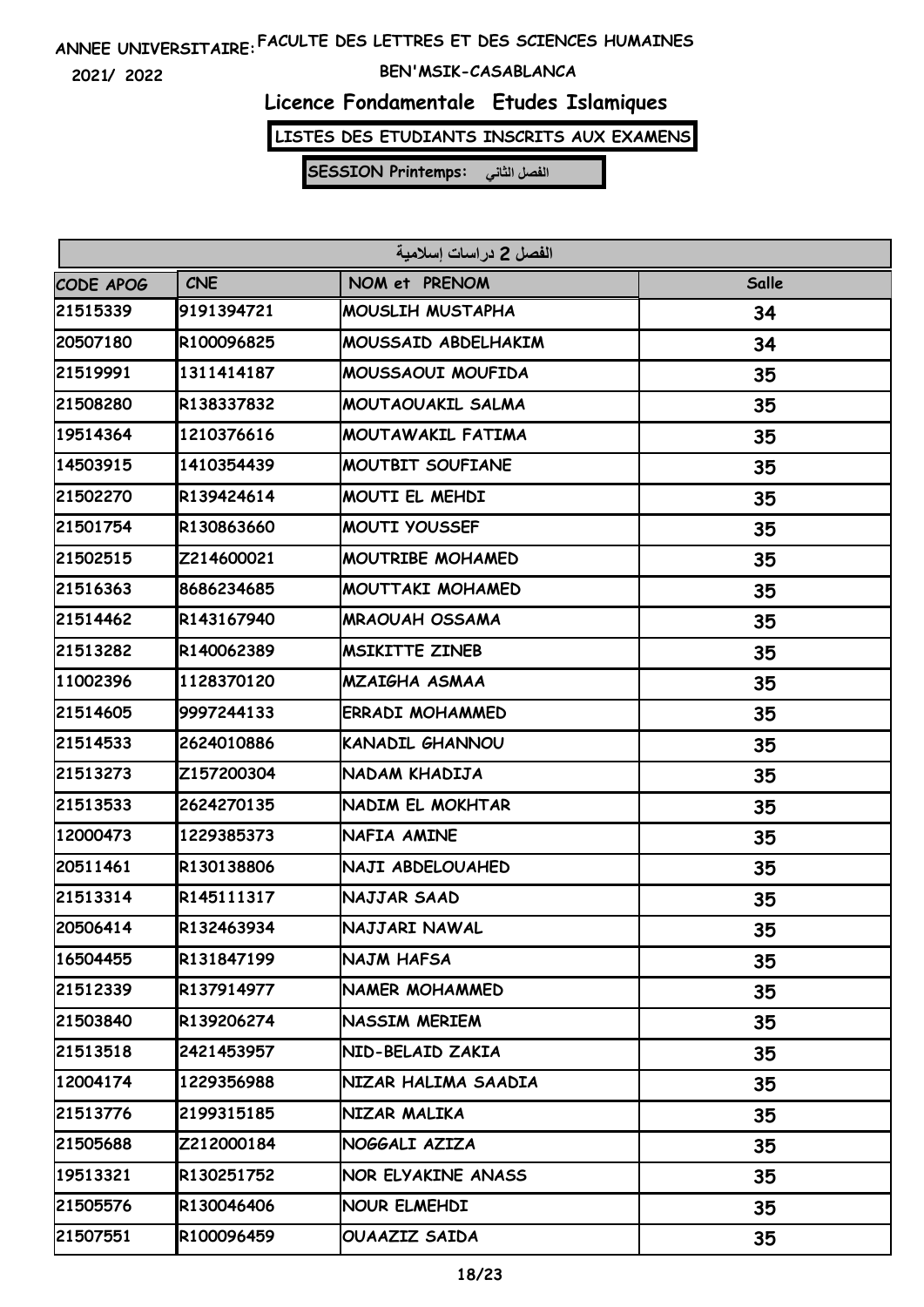**2021/ 2022**

### **BEN'MSIK-CASABLANCA**

# **Licence Fondamentale Etudes Islamiques**

**LISTES DES ETUDIANTS INSCRITS AUX EXAMENS**

| الفصل 2 دراسات إسلامية |            |                            |       |  |
|------------------------|------------|----------------------------|-------|--|
| CODE APOG              | <b>CNE</b> | NOM et PRENOM              | Salle |  |
| 21502260               | R130161136 | OUALAD HIBA                | 35    |  |
| 21516376               | R140037597 | <b>OUALAD SALAH</b>        | 35    |  |
| 20506936               | D131381583 | <b>OUALTITI ATIKA</b>      | 35    |  |
| 21507531               | R130830899 | <b>OUARDY OUSSAMA</b>      | 35    |  |
| 21513278               | D149026132 | <b>OUARITE ELHOUSSAINE</b> | 35    |  |
| 21507523               | R110134752 | OUARRAD KHADIJA            | 35    |  |
| 21507522               | R130055811 | <b>OUARRAYS ASSMAA</b>     | 35    |  |
| 20507139               | Z202100807 | <b>OUBADI ILHAM</b>        | 35    |  |
| 21517036               | 2826754101 | <b>OUDRASSI HANANE</b>     | 35    |  |
| 21513277               | F141075515 | OUHAMMOU MOUNIR            | 35    |  |
| 21501872               | R134281619 | <b>OUHAMOU ZAINAB</b>      | 35    |  |
| 13001166               | 1311422817 | <b>OUHEMMOU HAJAR</b>      | 36    |  |
| 21502376               | R144002491 | <b>OUHSSOU FATIMA</b>      | 36    |  |
| 16504890               | Z161500291 | <b>OURIDA HICHAM</b>       | 36    |  |
| 19501574               | R130089101 | <b>OUSMOUGUEN ASMAA</b>    | 36    |  |
| 21503505               | Z212000523 | <b>OUTAGHYAM FATIMA</b>    | 36    |  |
| 20512360               | Z204900399 | OUTALAINT NAIMA            | 36    |  |
| 19504679               | R141014858 | OUTIMANE RABIA             | 36    |  |
| 21519161               | C130104174 | OUYASSINE KHADIJA          | 36    |  |
| 20515060               | E130245619 | <b>QADICH ASSMAE</b>       | 36    |  |
| 19513466               | Z194600131 | RACHED MOHAMMED            | 36    |  |
| 21514018               | 2724473399 | RAHI OUSSAMA               | 36    |  |
| 21519318               | 2420842027 | RAHMOUNI YASSINE           | 36    |  |
| 21507077               | R130197728 | RAISS SOUMIA               | 36    |  |
| 21517047               | 9997287031 | RAJAI IBTISSAM             | 36    |  |
| 12007951               | 1212422419 | RAJI HICHAM                | 36    |  |
| 21505439               | D130008704 | RAKHAOUI SAIDA             | 36    |  |
| 21507666               | R134565489 | RAKI ILHAM                 | 36    |  |
| 21505396               | R137574428 | RAKI NOUHAILA              | 36    |  |
| 21512899               | S131279759 | RAKIK JAMILA               | 36    |  |
| 19501461               | R139824646 | RAMCHANE KHADIJA           | 36    |  |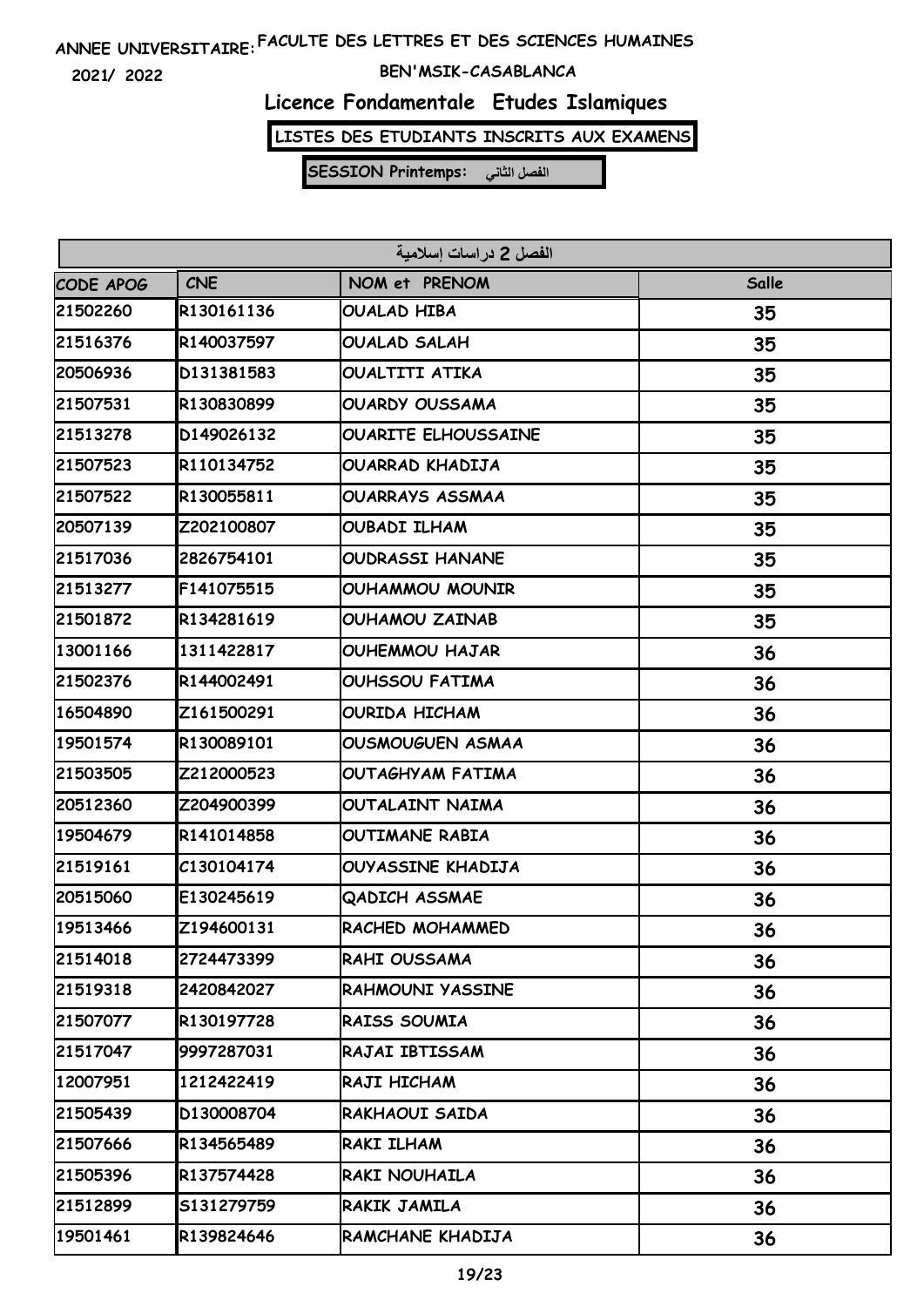**2021/ 2022**

### **BEN'MSIK-CASABLANCA**

# **Licence Fondamentale Etudes Islamiques**

**LISTES DES ETUDIANTS INSCRITS AUX EXAMENS**

| الفصل 2 در اسات اسلامية |            |                        |       |  |
|-------------------------|------------|------------------------|-------|--|
| <b>CODE APOG</b>        | <b>CNE</b> | NOM et PRENOM          | Salle |  |
| 20507997                | R131554273 | <b>RAMY HASNAA</b>     | 36    |  |
| 21505650                | R130161321 | RAMZI FATIMA EZZAHRA   | 36    |  |
| 21512296                | R134341294 | RAMZI HOUDA            | 36    |  |
| 16511279                | 1411335074 | <b>REBBAH AHMED</b>    | 36    |  |
| 20509724                | Z202000638 | REDDADI REDOUANE       | 36    |  |
| 21514008                | R136891991 | RHALBAOUI ABDESSAMAD   | 36    |  |
| 20512641                | Z205700093 | RHAZOUANI AICHA        | 36    |  |
| 11001918                | 1128352866 | RHO HAJAR              | 36    |  |
| 21513821                | 2222289251 | RIAHI ELIDRSSI FATIMA  | 36    |  |
| 21512999                | Z217200930 | RIDA KHADIJA           | 36    |  |
| 21503488                | Z211900111 | RIFI HANAA             | 36    |  |
| 19501674                | Z191900152 | RIFI SANAA             | 36    |  |
| 21506731                | Z212100580 | RIZAOUI YOUSSEF        | 36    |  |
| 20502185                | R135359239 | RKHAMI NOUHAILA        | 36    |  |
| 21513748                | 9491123149 | RMILAT AMINA           | 36    |  |
| 21501552                | R130100968 | ROCHDI DOHA            | 36    |  |
| 19501902                | R131299648 | ROUAJI MAROUANE        | 36    |  |
| 21516461                | Z211500439 | SAADAOUI ANAS          | 36    |  |
| 17504677                | R138465949 | SAADI ROKAYA           | 36    |  |
| 21506707                | R130025850 | <b>SABAR KARIMA</b>    | 36    |  |
| 13007610                | 1210283236 | SABRI OTMANE           | 37    |  |
| 21501602                | R139673921 | SADEK HAMZA            | 37    |  |
| 19514191                | K137192779 | SADKI IMANE            | 37    |  |
| 21505648                | Z211900288 | SAFAR ZAKARIA          | 37    |  |
| 21505580                | R100017337 | SAHMI HASNAA           | 37    |  |
| 16507942                | R146031994 | SAID MERIEM            | 37    |  |
| 21514015                | 2927442440 | SAIDANI SOUFIANE       | 37    |  |
| 19501527                | R138330057 | SAIFI DOHA             | 37    |  |
| 21513400                | 2826120368 | SAKHI AZIZA            | 37    |  |
| 20502258                | R130026035 | <b>SALAHBOU ILHAME</b> | 37    |  |
| 11002269                | 1128370036 | SALIMI MOUHCINE        | 37    |  |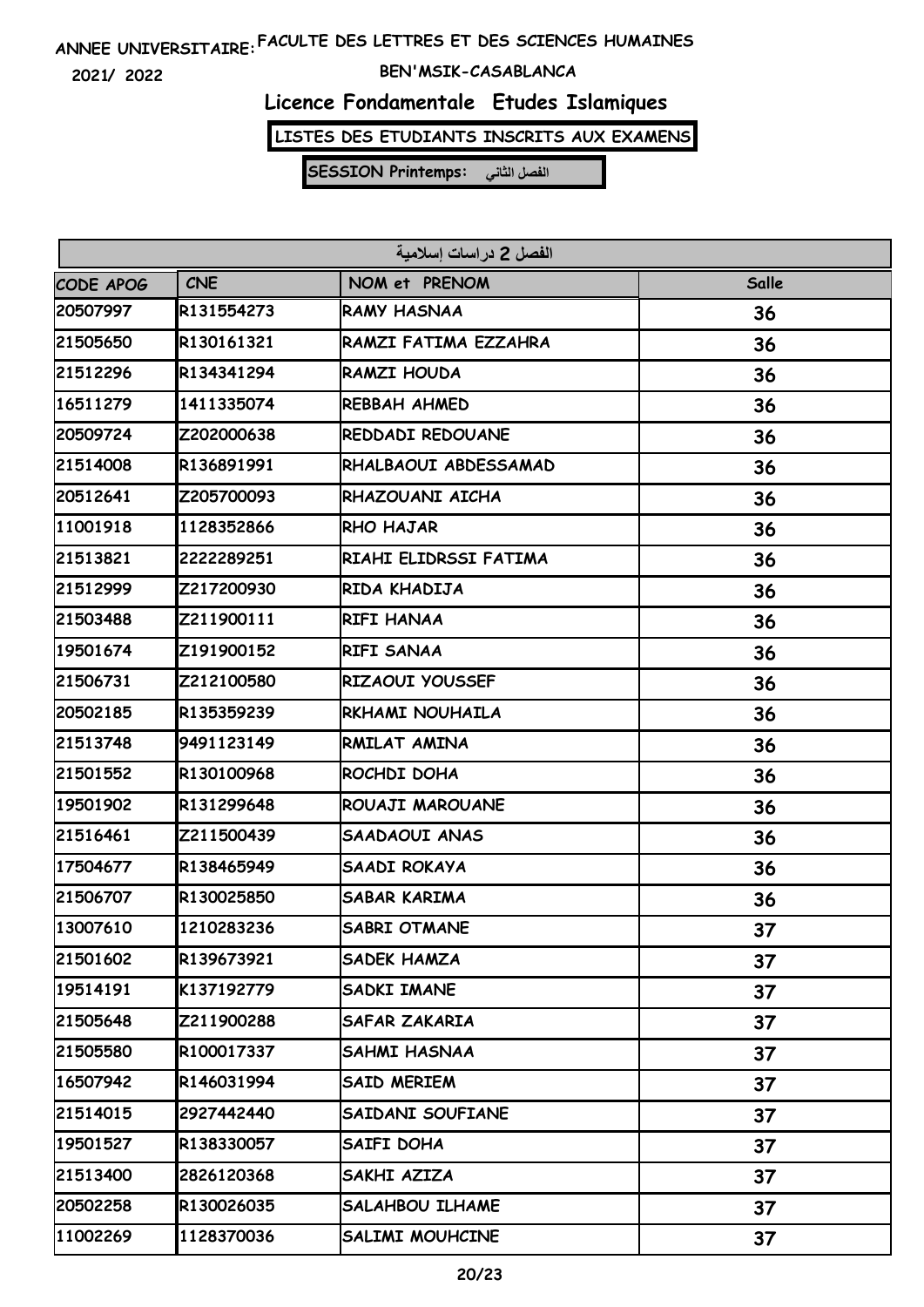**2021/ 2022**

### **BEN'MSIK-CASABLANCA**

# **Licence Fondamentale Etudes Islamiques**

**LISTES DES ETUDIANTS INSCRITS AUX EXAMENS**

| الفصل 2 دراسات إسلامية |            |                        |       |  |
|------------------------|------------|------------------------|-------|--|
| CODE APOG              | <b>CNE</b> | NOM et PRENOM          | Salle |  |
| 21513462               | R130159381 | <b>SAMADI ACHRAF</b>   | 37    |  |
| 21506167               | R100002200 | <b>SARHRIF ASSIA</b>   | 37    |  |
| 21510910               | D133288446 | SELKTI SHAIMA          | 37    |  |
| 21514270               | R130572949 | <b>SERRAR IKRAM</b>    | 37    |  |
| 20507947               | Z202000104 | SGHIR AZIZ             | 37    |  |
| 20512305               | R138353497 | <b>SHIMI HANAA</b>     | 37    |  |
| 20503886               | Z204600114 | SIKTANE SIHAME         | 37    |  |
| 21510911               | Z211601019 | SLIMANI MOSTAFA        | 37    |  |
| 21511621               | R130162225 | SOSSI ELALAOUI OSAMA   | 37    |  |
| 21506158               | Z202100591 | <b>SOUALEM YASSINE</b> | 37    |  |
| 21509190               | Z211500766 | SOUBAITY ABDELILAH     | 37    |  |
| 21513442               | 2724454223 | SOUFIANE AZIZA         | 37    |  |
| 21513427               | 1128238631 | SRAIDI ABDELLATIF      | 37    |  |
| 11002503               | 1128361654 | SYAF ASMAA             | 37    |  |
| 6151572                | 2623410710 | <b>SYAF HANAN</b>      | 37    |  |
| 21502004               | Z214600326 | TAAKILI KHADIJA        | 37    |  |
| 20504816               | R132248999 | TAHIRI KHADIJA         | 37    |  |
| 21509342               | Z201900153 | TAHIRI MOHAMMED        | 37    |  |
| 21513780               | 1026544298 | TAIK SOKAINA           | 37    |  |
| 21513280               | 9492506436 | TAKOUANI SAIDA         | 37    |  |
| 21507540               | R130094457 | TAKOURT NASSIMA        | 37    |  |
| 14502398               | 1412386543 | TALAL AICHA            | 37    |  |
| 21513334               | R136236250 | TALEB ASSIYA           | 37    |  |
| 21519553               | Z212100229 | TALIHI FATIMA          | 37    |  |
| 11005323               | 1129360996 | <b>TANANE HANANE</b>   | 37    |  |
| 21502149               | Z212000078 | TAOUFIK YASSINE        | 37    |  |
| 20512364               | Z204600236 | TAOUIL HAMZA           | 37    |  |
| 21505584               | R139463234 | TAOUSSI AMAL           | 37    |  |
| 17507637               | R137871037 | TARIK NAIMA            | 37    |  |
| 3020840                | 2220402157 | TASSI MERIEM           | 37    |  |
| 18513559               | 1229244020 | TAWBANE FATHELKHAIR    | 37    |  |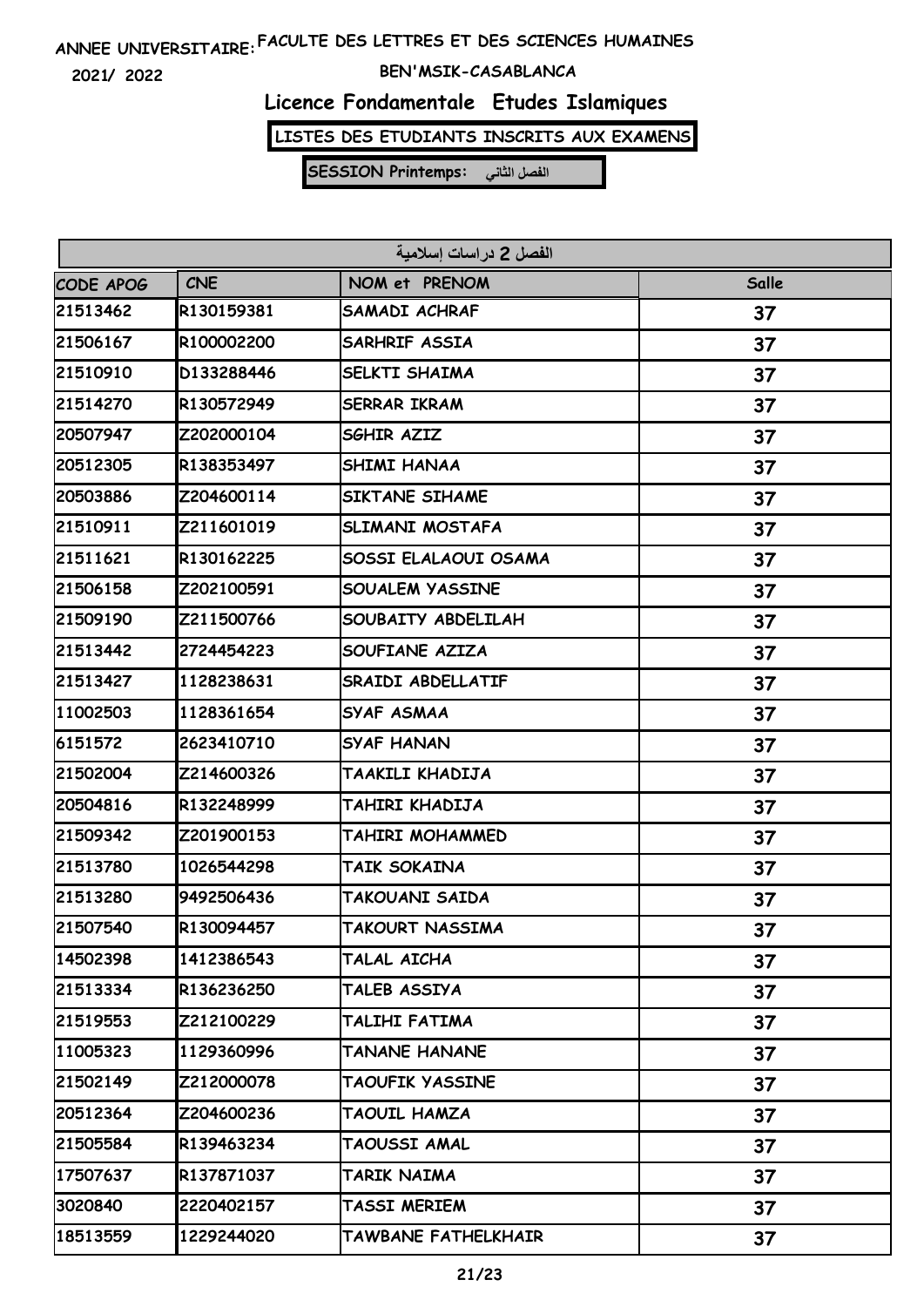**2021/ 2022**

### **BEN'MSIK-CASABLANCA**

# **Licence Fondamentale Etudes Islamiques**

**LISTES DES ETUDIANTS INSCRITS AUX EXAMENS**

| الفصل 2 در اسات اسلامية |            |                        |       |  |
|-------------------------|------------|------------------------|-------|--|
| CODE APOG               | <b>CNE</b> | NOM et PRENOM          | Salle |  |
| 20516862                | D137650971 | TIKARKAOUSSI SIHAM     | 37    |  |
| 21505895                | Z212000292 | TIMOUYAS OUSSAMA       | 37    |  |
| 21514035                | R130183082 | TOUATI IMANE           | 37    |  |
| 20504690                | Z204900144 | TOUIL MOHAMED          | 37    |  |
| 14500134                | 1412409240 | TOUNINE FATIMA EZZAHRA | 37    |  |
| 17504680                | R132631160 | TOURABI FATIMA ZAHRAE  | 37    |  |
| 19500761                | F130321572 | TOUTLA ASMAE           | 37    |  |
| 21509187                | Z201900389 | WAKACH FATIHA          | 37    |  |
| 21509188                | Z201900378 | <b>WAKACH KHALID</b>   | 37    |  |
| 21501569                | R134766135 | <b>WARRACH JAMILA</b>  | 37    |  |
| 21505721                | Z211500484 | <b>WISSAM ZAHRA</b>    | 37    |  |
| 14500160                | 1414423193 | ZABID MERIEM           | 37    |  |
| 20503213                | R130089254 | ZAHRI FATIMA           | 37    |  |
| 21503779                | R135452001 | ZAHROU OUMAIMA         | 37    |  |
| 20504517                | Z204700449 | ZAIKER SABAH           | 37    |  |
| 18503811                | R130013746 | ZAKARIA NOUHAILA       | 37    |  |
| 21515389                | 8989398813 | ZAKI ABDELHAK          | 37    |  |
| 19511602                | R136322411 | ZAMAKHCHARI RABIA      | 37    |  |
| 21502431                | R130166485 | ZAMMOURI NOUHAILA      | 37    |  |
| 20508898                | Z191900130 | ZAROUAL NADIA          | 37    |  |
| 18514285                | P130463684 | <b>ZARROU NIHAD</b>    | 37    |  |
| 15507977                | 1513389792 | <b>ZERHOUN HANANE</b>  | 37    |  |
| 21504473                | Z214600262 | ZEROUAL AMAL           | 37    |  |
| 21513054                | Z214600250 | ZERRAD NIHADE          | 37    |  |
| 21513479                | F139219850 | ZERROUK OMAYMA         | 37    |  |
| 19514053                | 1027416600 | ZIRAOUI LAKBIRA        | 37    |  |
| 21508335                | Z211500073 | ZOUBIRI MERYEM         | 37    |  |
| 3025777                 | 8181004293 | ZOUHADI SAID           | 37    |  |
| 67505765                | 2624423750 | ZOUHAIR FATIMA ZZAHRA  | 37    |  |
| 21501567                | Z211500244 | ZOUHIR SAADIA          | 37    |  |
| 21515495                | R134456327 | ZOUHRI ABDELLAH        | 37    |  |